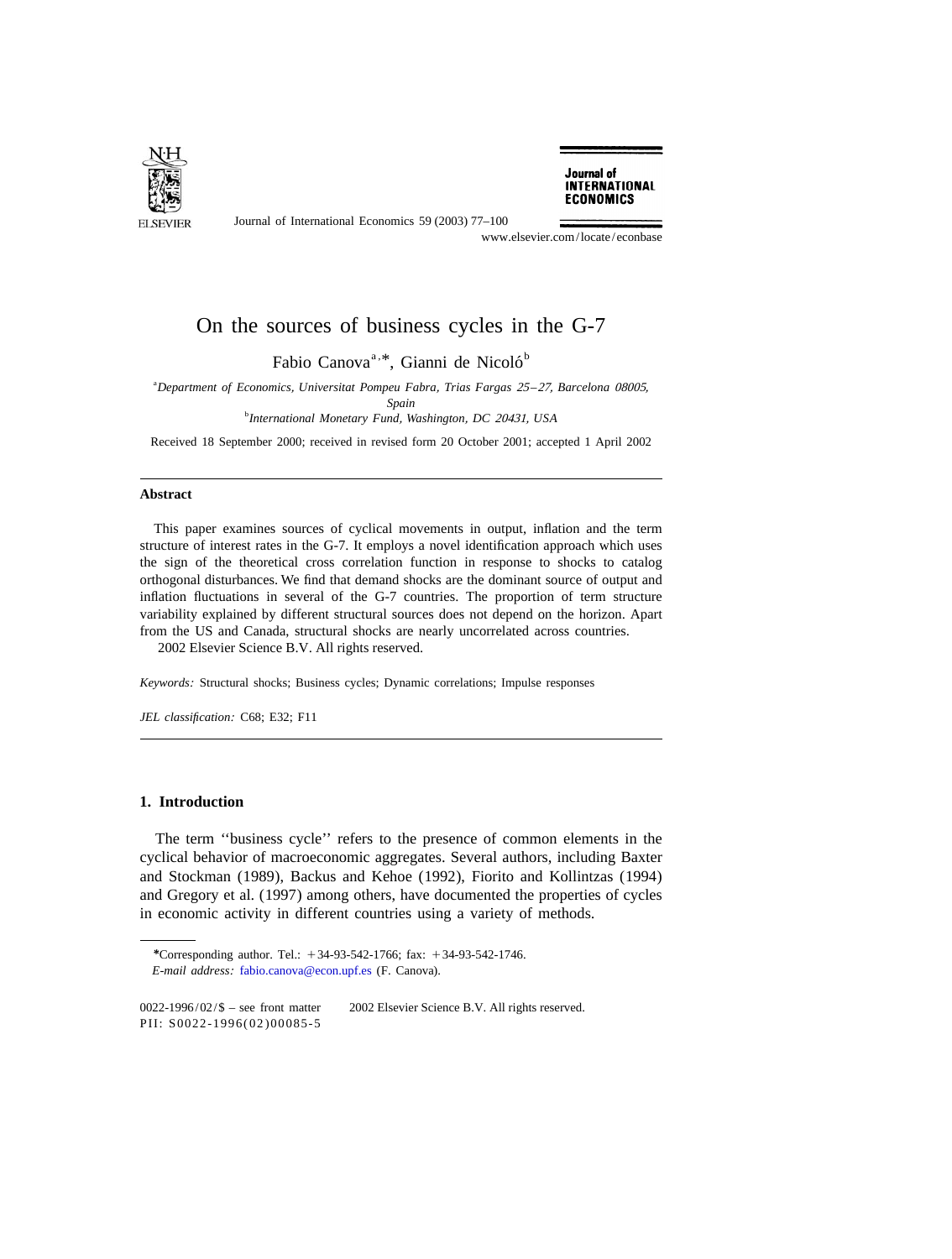Whether cyclical movements in economic activity are primarily attributable to demand or supply disturbances is a question with a long standing tradition, tackled from many points of view but with often contradictory answers, see e.g. Blanchard (1989), King et al. (1991), Cooley and Ohanian (1991), Christiano and Eichenbaum (1992), and Gali (1992, 1999). Open economy extensions, e.g. Amhed et al. (1993) or Canova and Marrinan (1998), have similarly reached opposite conclusions. Within this literature, the question concerning the real effects of monetary policy has received substantial attention in recent years (see e.g. Leeper et al., 1996; Christiano et al., 1996; or Kim, 1999).

The interest in the sources of cyclical fluctuations stems from two different angles. First, researchers engaged in constructing models of the business cycle are interested in knowing whether a small number of disturbances is sufficient to capture the dynamics of the actual data, and in characterizing their typology. Second, policymakers care about what drives the cycle when making day to day decisions about the conduct of monetary and fiscal policy. If, as widely perceived, fluctuations are undesirable and demand shocks are largely responsible, there may be a role for aggregate Keynesian-type policies cushioning the economy. On the other hand, as often emphasized in the real business cycle literature, if cyclical fluctuations in economic activity are the optimal response to unforeseen disturbances, rather than mitigating fluctuations per se, a more appropriate role for the government is to reduce economically relevant uncertainties.

In this paper we examine what generates cyclical movements in economic activity using a novel two-step procedure. First, we extract orthogonal innovations from reduced form residuals using a statistical-based approach. These innovations have, in principle, no economic interpretation, but they have the property of being contemporaneously and serially uncorrelated. In the second step, we examine their informational content using restrictions derived from aggregate dynamic macroeconomic theory. The restrictions we employ are widely agreed upon and shared by a number of models with different microfoundations. If, for example, a positive *temporary* orthogonal innovation in one variable represents a supply disturbance (e.g. a shock to labor supply), then it should generate positive transitory output responses, negative transitory responses in inflation and an upward movement in real balances. On the other hand, if it is a real demand disturbance (e.g. increases in government purchases), it should generate positive transitory responses in output and inflation and negative transitory responses in real balances. Finally, if it is a nominal disturbance (e.g. an unexpected increase in the money supply), it should generate positive responses of output, inflation and real balances.

Our identification approach has a number of advantages over competing ones. First, relative to Cooley and Ohanian (1991) or Chada and Prasad (1994), who have used unconditional contemporaneous cross correlations of output and prices (or inflation), we use *conditional* cross-correlations in response to orthogonal shocks to establish sources of business fluctuations. Unconditional correlations may be a fallacious instrument to recover structural shocks, unless additional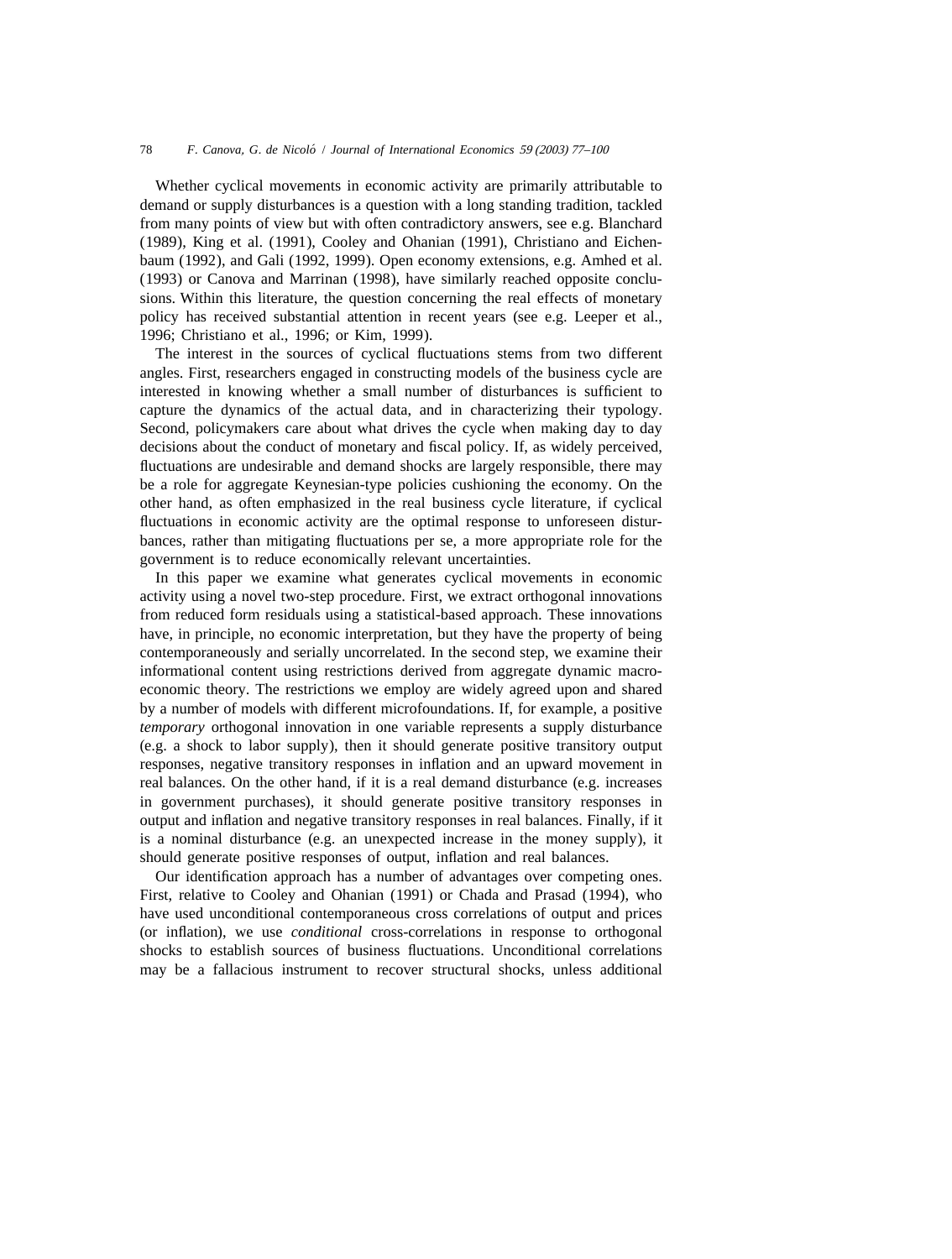restrictions are imposed on the DGP of the data (see Judd and Trehan, 1995). Second, relative to structural VAR analyses, e.g. Blanchard and Quah (1989), our procedure clearly separates the statistical problem of orthogonalizing the covariance matrix of reduced form shocks from issues concerning the identification of structural disturbances. More importantly, instead of imposing ''sluggish'' restrictions on impact responses, which maybe inconsistent with a large class of general equilibrium models (see Canova and Pina, 1999), or on the long run response of certain variables to shocks, for which distortions due to measurement errors and small sample biases may be substantial (see e.g. Faust and Leeper, 1997), we employ theoretically based sign restrictions on the dynamic responses of a vector of variables to examine whether orthogonal disturbances have any interesting economic interpretation.

The scope of our study is limited: we are interested in the identification of a set of shocks, which we generically call supply and demand (real and nominal), whose dynamic effects can be robustly characterized in the context of a large class of macroeconomic models. Once we have recovered the information content of orthogonal innovations, we quantify their importance in generating output and inflation cycles and study their effects on the variability of the slope of the term structure across countries. It is known that the slope of the term structure has predictive power for future movements in real activity at short horizons and inflation at long horizons in many G-7 countries (see e.g. Plosser and Rowenhorst, 1994). Our analysis attempts to give a structural interpretation to this phenomenon.

One important aspect of our exercise, which distinguishes it from the existing literature (Kim, 1999 is one exception), is the cross country focus of the analysis. We would like to know, in particular, whether sources of structural disturbance and their transition mechanism are similar across the G-7 countries. Such an assessment could help policymakers to design coherent national policies, as well as international policy coordination capable of accounting for the path of international integration among world economies.

Several conclusions can be drawn from our analysis. First, demand shocks are the most important source of output and inflation fluctuations in several of the G-7 countries: elimination of these shocks would considerably reduce fluctuations in both variables. Second, within the class of demand shocks, nominal disturbances dominate. Third, the transmission of structural shocks looks similar across countries: we recognize three general patterns characterizing nominal disturbances and a common pattern underlying the transmission of real demand and supply shocks. Fourth, apart from US and Canadian shocks, identified disturbances tend to be uncorrelated across countries, regardless of their type. Fifth, fluctuations in the slope of term structure are almost equally explained by demand and supply shocks and we do not find significant differences in the proportion of variability explained by different structural sources at different horizons.

The finding that demand shocks play an important role in generating real, nominal and financial fluctuations in G-7 countries casts some doubts on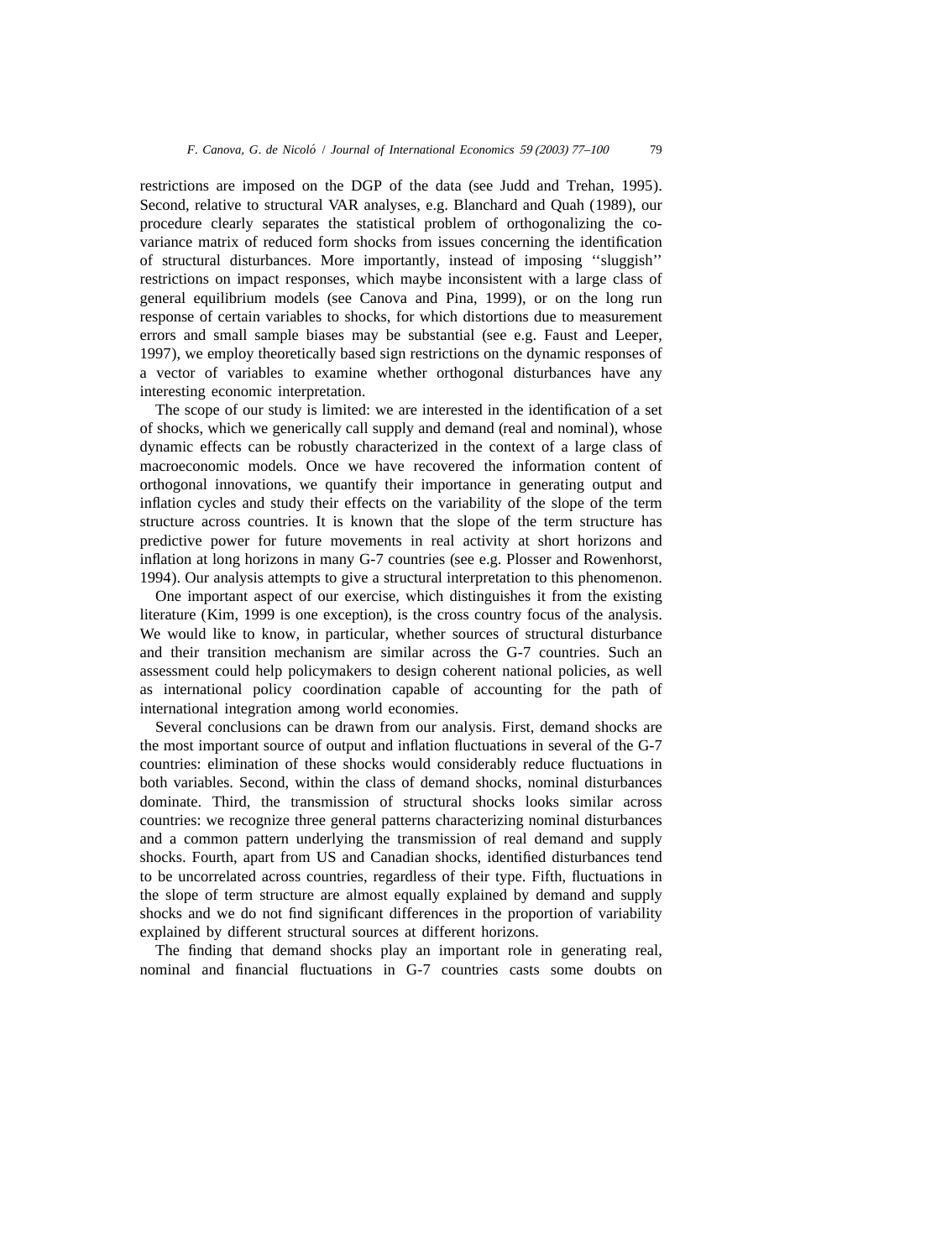theoretical efforts attempting to explain business fluctuations via temporary technological disturbances, and suggests that a careful monitoring of demand conditions may still be an important objective of government policies. Furthermore, since demand shocks are largely uncorrelated across countries and this occurs in an environment where the real and financial sides of the G-7 economies are becoming more integrated, there appears to be room for improving the coordination of policy activities. The fact that nominal disturbances have an important role as sources of real and financial fluctuations confirms recent results by Roberts (1993) and Faust (1998), and stresses the importance of predictable policy behavior for orderly and well functioning goods and financial markets. Finally, the pattern of responses to nominal shocks calls into question the mechanics of transmission employed in standard version sticky-price monopolistic competitive models (e.g. Gali, 1999) and appears to be more supportive of specifications where inflation tax effects and/or liquidity effects are the crucial ingredient in the propagation of these shocks (see Greenwood and Huffman, 1987; or Christiano et al., 1996).

The reminder of the paper is organized as follows. The next section presents the reduced form and the issues connected with its specification. Section 3 discusses the basic intuition behind our identification procedure. Section 4 presents the results. Section 5 analyzes how the slope of the term structure reacts to identified shocks. Section 6 concludes.

#### **2. The specification of the model**

Our reduced form model for each country is an unrestricted VAR which includes a measure of real activity (IP), of inflation (INF), of the slope of the term structure of the nominal interest rates (TERM) and of real balances  $(M/P)$ . The sample we use refers to end of the month seasonally adjusted data from 1973:1 to 1998:12; industrial production, CPI and nominal interest rates are from the OECD database while monetary (M1) data are from IFS statistics. Inflation is measured as the annualized one month change in CPI. The slope of the term structure is the difference between 3 months and 5 years long interest rates.

Reduced form VAR models, which include a measure of real activity, inflation, interest rates and money have been examined by many authors in the literature (e.g. Sims, 1980). Here we maintain the same structure except that we employ a measure of the slope of the term structure in place of a short term interest rate. We do this because recent results by Stock and Watson (1989), Estrella and Hardouvelis (1991), Plosser and Rowenhorst (1994) demonstrated the superior predictive power of the slope of term structure for real activity and inflation relative to a single measure of short term interest rates in many countries. Also, the slope has information about nominal impulses that other variables, such as unemployment or real wages, may not have. We also differ from part of the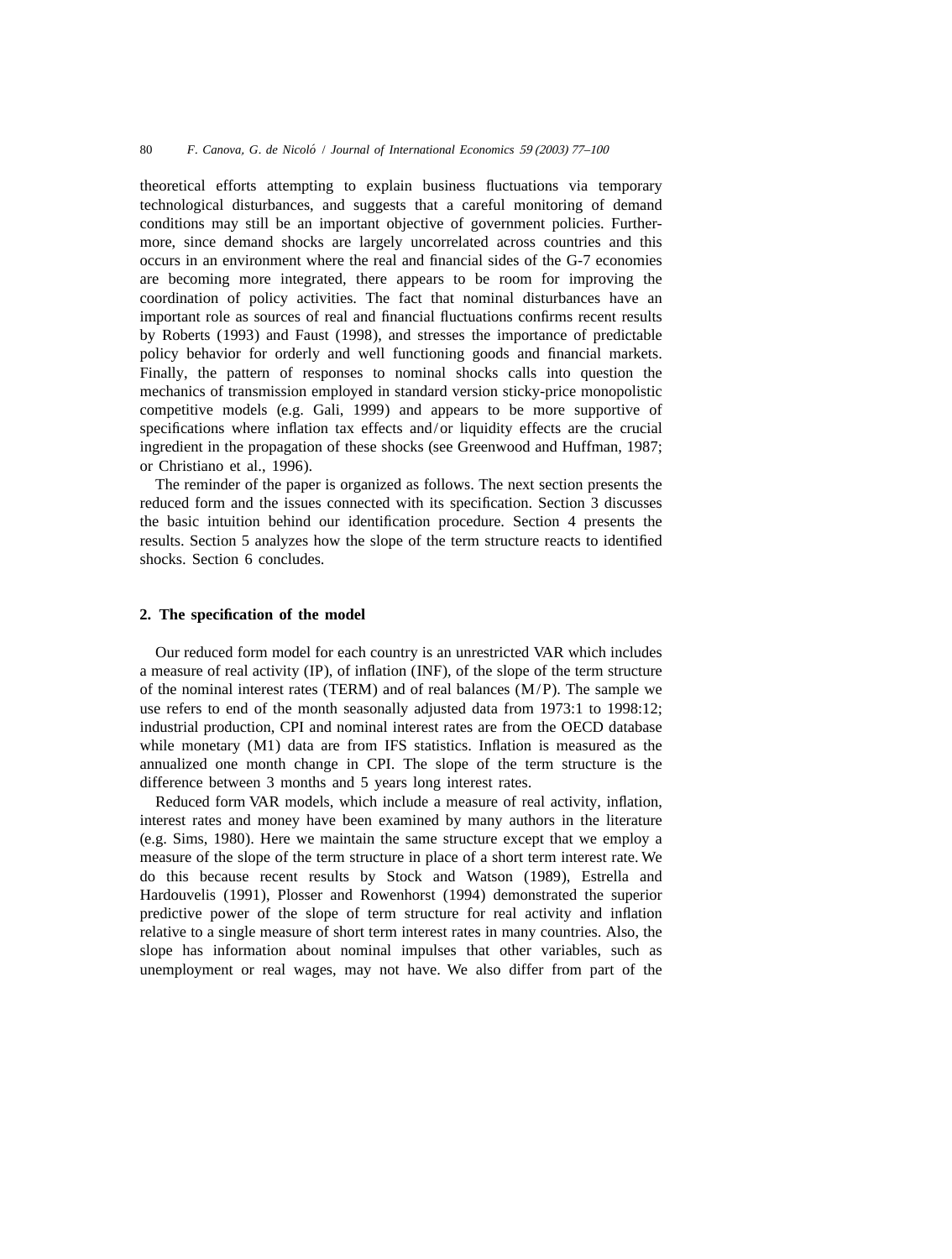literature in the fact that we use real balances, as opposed to nominal ones. One justification for this choice is that the model we present in the next section has important implication for real balances. Another is that the responses of real balances allow us to distinguish nominal from real demand disturbances. We have experimented with specifications including other variables (e.g. stock returns) or with using both a short and a long term nominal rate separately. The results we present are insensitive to these changes.

The lag length of each VAR, selected using the Schwarz criteria, varies across countries and we include a constant and a linear trend in each specification to maintain a structure similar to the one employed in the literature.

Because the VAR is a reduced form, the contribution of structural disturbances to output and inflation cycles cannot be directly computed. To obtain structural shocks we proceed in two steps. First, we construct innovations from reduced form residuals having the property of being serially and contemporaneously uncorrelated. Second, we use theory to tell us whether any of the components of the orthogonal innovation vector has a meaningful economic interpretation.

Formally, let the Wold MA representation of the system be:

$$
Y_t = \phi + B(\ell)u_t \qquad u_t \sim (0, \Sigma) \tag{1}
$$

where *Y*<sub>*i*</sub> is a  $4 \times 1$  vector and  $B(\ell)$  a matrix polynomial in the lag operator. All orthogonal decompositions of a Wold MA representation with contemporaneously uncorrelated shocks featuring unit variance–covariance matrix are of the form

$$
Y_t = \phi + C(\ell)e_t \qquad e_t \sim (0,I) \tag{2}
$$

where  $C(\ell) = B(\ell)V$ ,  $e_t = V^{-1}u_t$ , and  $\Sigma = VV'$ . The multiplicity of these orthogonal decompositions comes from the fact that for any orthonormal matrix *Q*,  $QQ' = I$ ,  $\sum \nvert \nvert = VVQQ'V'$  is an admissible decomposition of  $\Sigma$ . One example of an orthogonal decomposition (which will not be used in this paper) is the Choleski factor of  $\Sigma$ , where *V* is lower triangular. In that case, it is well known that alternative ordering of the variables of the system (i.e. different orthogonal representations of  $\Sigma$ ) may produce different structural systems. Another example of an orthogonal representation is the eigenvalue–eigenvector decomposition  $\Sigma = PDP' = VV'$  where *P* is a matrix of eigenvectors, *D* is a diagonal matrix with eigenvalues on the main diagonal and  $V = PD^{1/2}$ . Under the assumption of orthogonal shocks, the impulse response of variable *i* to any shock is given by the vector of lag polynomials  $C_i(\ell)\alpha$ , where  $\alpha$  satisfies  $\alpha'\alpha=1$ .

As shown in the next section, dynamic economic theory provides important information on the signs of the pairwise dynamic cross correlations of certain variables in response to structural shocks. The dynamic cross correlations function of  $Y_{it}$  and  $Y_{it+r}$ ,  $r = 0, \pm 1, \pm 2, \ldots$  is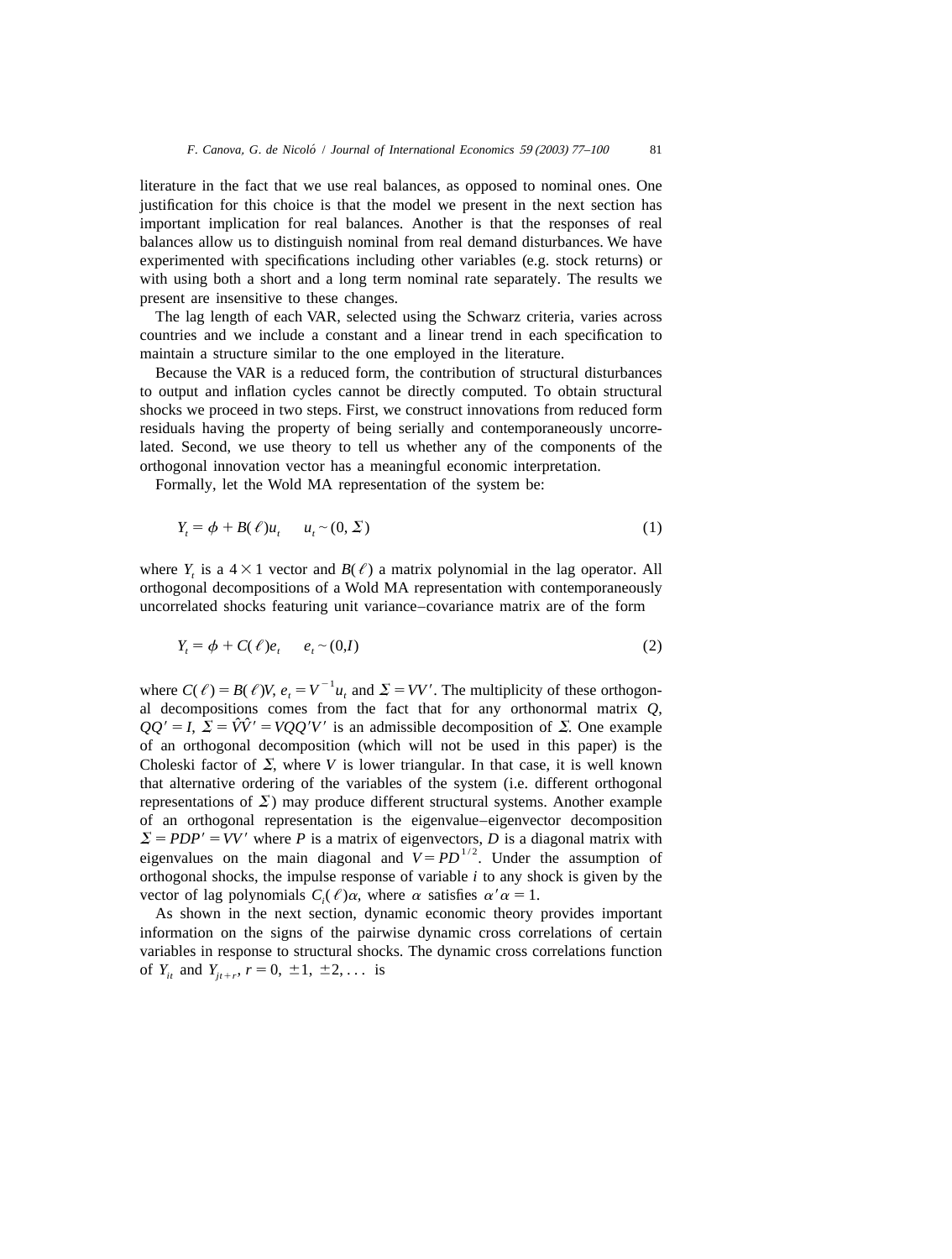82 *F*. *Canova*, *G*. *de Nicolo´* / *Journal of International Economics* 59 (2003) 77–100

$$
\rho_{ij}(r) \equiv \text{Corr}(Y_{i}, Y_{j,t+r}) = \frac{E[C^{i}(\ell)\mathcal{e}_{i}C^{j}(\ell)\mathcal{e}_{t+r}]}{\sqrt{E[C^{i}(\ell)\mathcal{e}_{i}]}^{2}E[C^{j}(\ell)\mathcal{e}_{t+r}]} \tag{3}
$$

where *E* indicates unconditional expectations and  $C^h(\ell)$  the h-row of  $C(\ell)$ . Hence, the pairwise dynamic cross correlation conditional on the particular shock defined by  $\alpha$ , is

$$
\rho_{ij|\alpha}(r) \equiv \text{Corr}(Y_{it}, Y_{j,t+r}|\alpha) = \frac{(C^i(\ell)\alpha)(C^j(\ell+r)\alpha)}{\sqrt{[(C^i(\ell)\alpha)]^2[(C^j(\ell+r)\alpha)]^2}}
$$
(4)

whose sign depends on the sign of  $(C(\ell)^{l} \alpha)(C^{l}(\ell + r)\alpha)$ , the cross product of the responses of variables *i*, *j* at lag *r* to the shock. Hence, given one orthogonal representation, it is easy to check whether a shock produces the sign of the cross correlation function required by theory.

Our objective is to explore the space of orthogonal decompositions to see whether for some  $\alpha$  and certain variables *i*, *j*,  $\rho_{ij}(\alpha r)$  conforms with the predictions of economic theory. Because with non-recursive models, the space of *V* is uncountably large and the restrictions are nonlinear two questions arise. First, how to systematically search over the space of orthogonal decompositions for shocks which conform to theory. In the appendix we detail an algorithm, based on Press (1997), which we found useful for that purpose. Second, how to choose among various decompositions which recover *some* interpretable disturbance. Here we follow three general principles. First, we restrict attention to those decompositions that maximize the number of shocks exhibiting conditional correlations consistent with theory. If there is no decomposition for which all four shocks are identifiable, we concentrate on those for which only three shocks are identifiable, and so on. Second, if for some *r* there is more than one decomposition that produces the same maximum number of identifiable shocks, we eliminate candidates making the sign requirements more stringent. Thus, for example, suppose that when one considers sign restrictions at  $r = 0$  one obtains some candidate decompositions which identify all four shocks. Then, we repeat the exercise imposing sign restrictions at  $r = 0$  and  $r = \pm 1$  and if this is not sufficient yet to select one decomposition, we repeat the exercise using  $r = 0, \pm 1, \pm 2, \text{ etc.}^1$ . Third, if this is still not enough to uniquely select a decomposition, we enlarge the vector of conditional correlations whose sign need to be matched, adding the pairwise correlation between the variables of the system and an additional one for which theory has information. For example, one may use the cross-correlation

<sup>&</sup>lt;sup>1</sup>As a referee pointed out, since restrictions are nonlinear, candidates selected sequentially using restrictions at  $r = 0$ , at  $r = \pm 1$ , etc. need not to be the same, in general, as those obtained imposing the restrictions jointly. In our specific case, the order in which the restrictions were imposed did not matter and the same candidates were obtained with both approaches.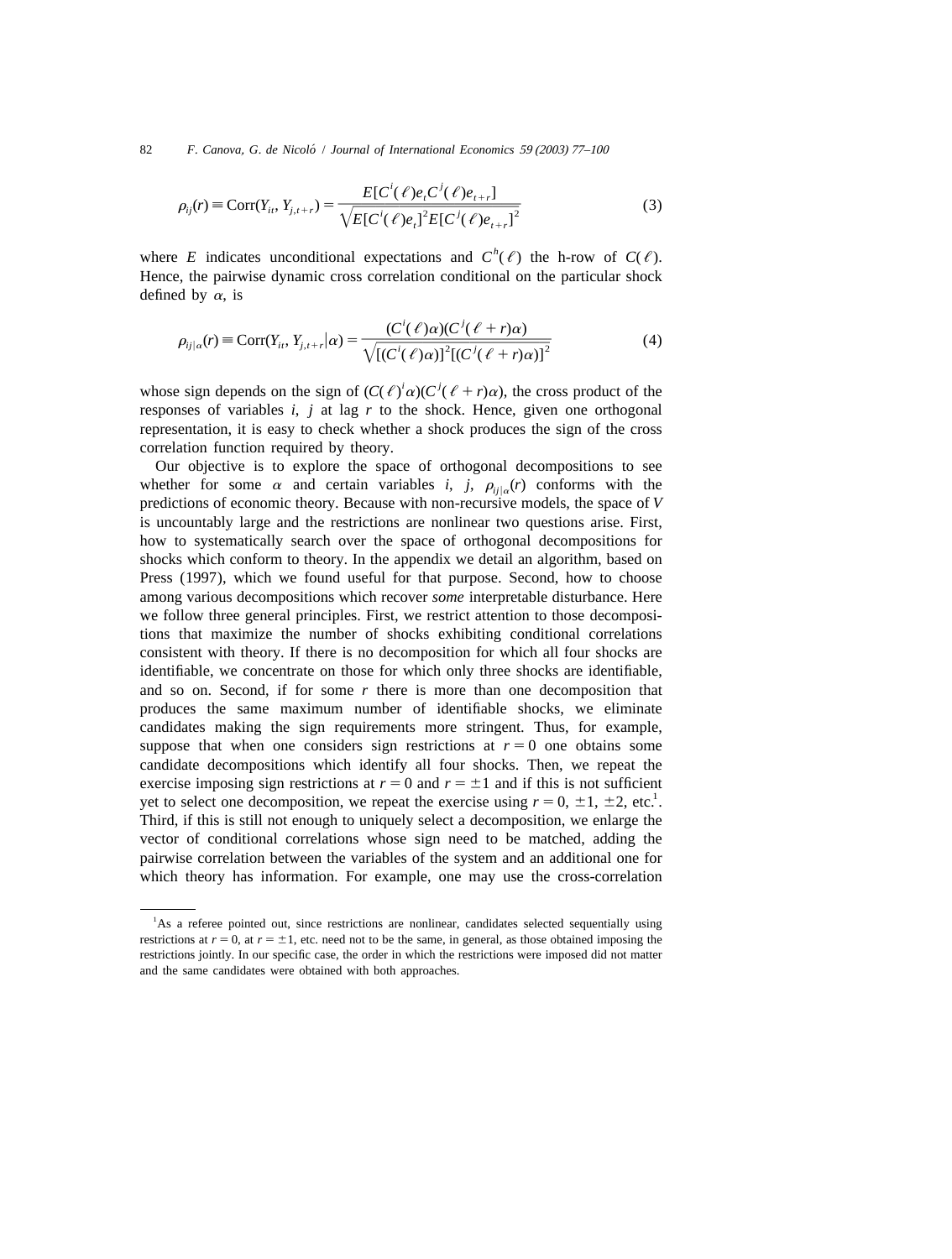between money and prices to identify monetary shocks. If, after having used, say, *r* up to  $\pm 12$ , there is still more than one decomposition available, one may also want to look at the cross-correlation of money and interest rates to eliminate decompositions which, e.g., do not generate liquidity effects.

Although we rely on the *sign* of the theoretical cross correlation function, one may be, at times, interested in using the *magnitude* of these correlations to identify shocks. In this case one could select the orthogonal decomposition that minimizes the distance between a vector of cross correlation functions of the model and of the data. While sign restrictions are shared by a large class of models with different microeconomic foundations, magnitude restrictions are typically model and parametrization dependent. Therefore, matching magnitudes requires a firm stand on the reference model producing the correlations. As we will argue in the next section, this requirement is not needed when sign restrictions are employed.

In small scale VAR models sign restrictions may be only weakly identifying in the sense that more than one shock belongs to one type (more than one orthogonal disturbance simultaneously satisfies the restrictions we impose). To further disentangle the informational content of these shocks one may use additional restrictions, add variables to the VAR or examine the reasonableness of the responses of variables not used in the identification process. There is also a distinct possibility that no shock of a certain type is found (there is no shock that simultaneously satisfies the restrictions). There are two reasons for why this may occur. First, the restrictions imposed by the model are false and therefore that part of the model should be respecified. Second, the type of shocks we try to identify have different characteristics from the ones present in the data. For example, if supply shocks are permanent, a procedure which uses temporary movements in the variables will fail to find these shocks.

It is worth commenting on the differences between our identification approach and the one commonly used in structural VARs (SVAR). In SVAR one imposes ''economic'' or ''sluggish'' restrictions on the matrix of impact coefficients or on long run multipliers and interprets the resulting long run (short run) dynamics. The imposition of economically or informationally motivated restrictions achieves two goals at once: disentangle the reduced form shocks and make them structurally interpretable. The two step approach we propose separates the statistical problem of producing uncorrelated shocks from the economic one of interpreting them. Also, instead of imposing zero restrictions on the contemporaneous impact of shocks, which may be inconsistent with a large class of general equilibrium models (see Canova and Pina, 1999), or on their long run impact, for which small sample biases may be substantial (see Faust and Leeper, 1997), we use the sign of the comovements of a vector of variables in response to shocks to identify their informational content.

Our approach has similarities with the ones recently proposed by Faust (1998) and Uhlig (1999). We share with both authors the desire of systematically examining a variety of identification schemes and of making all restrictions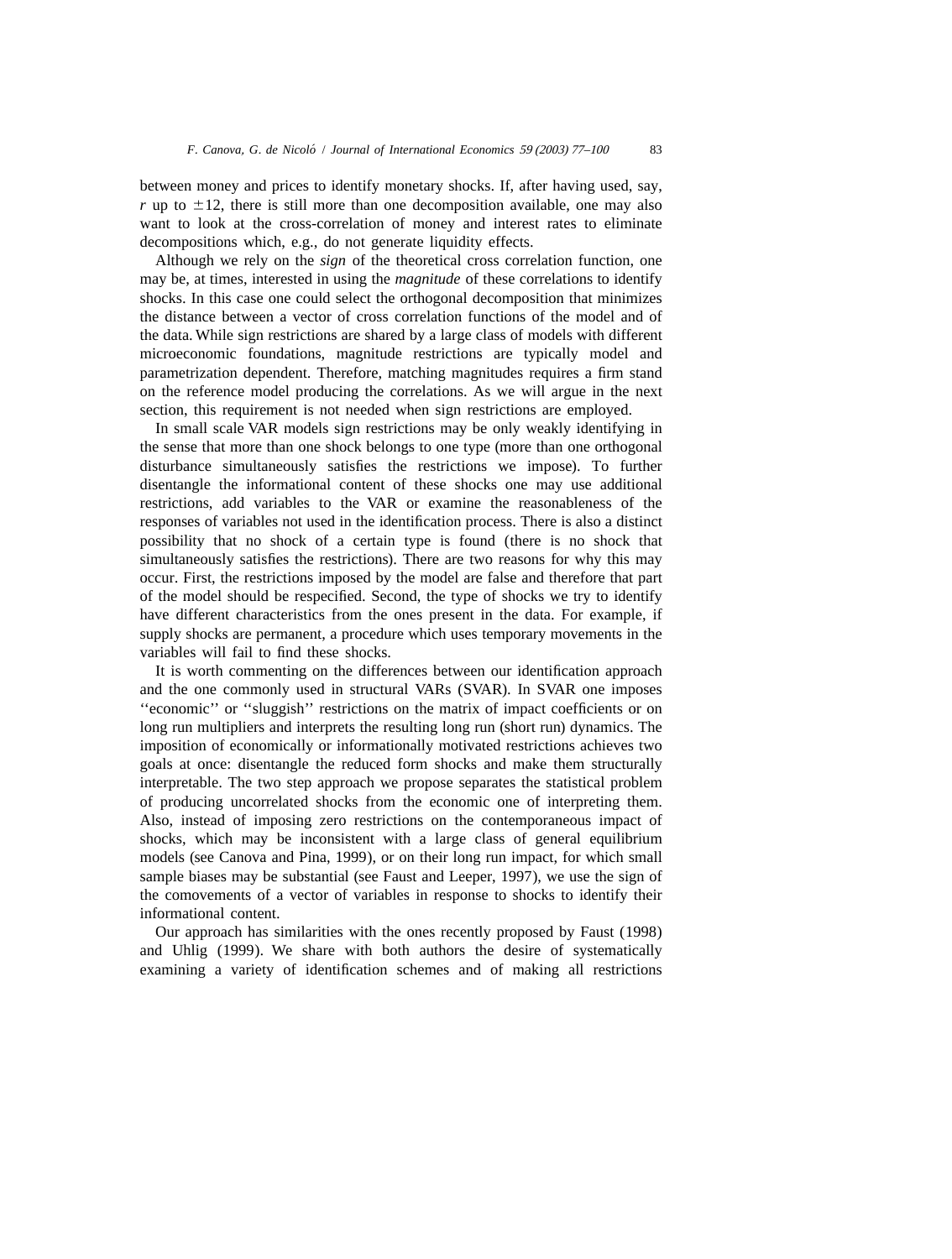formal. We differ in the function used to identify shocks (cross correlations vs. impulse responses or variance decompositions) and in the criteria used to select among orthogonal decompositions satisfying the restrictions.

Finally, while Cooley and Ohanian (1991), Chada and Prasad (1994) have considered *unconditional* cross correlation function, and concluded that supply disturbances dominate output fluctuations across countries in most time periods, we consider the cross correlation function *conditional* on the shocks to identify sources of cyclical variation. Judd and Trehan (1995) have forcefully argued that simple cross correlations may be unable to discern sources of cyclical fluctuations unless further assumptions on the dynamics of the variables are made. Conditional cross correlations do not face these problems.

# **3. The theoretical restrictions**

The idea behind our approach to identify the informational content of orthogonal innovations is very simple and can be illustrated using a standard undergraduate textbook picture (see e.g. Abel and Bernanke, 1995, p. 382) depicting a downward sloping aggregate demand curve (AD), an upward sloping short-run aggregate supply curve (SRAS) and a vertical long-run aggregate supply curve (LRAS) in the inflation-output plane.

Suppose we observe a temporary negative inflation innovation. If it is driven by a temporary (positive) supply disturbance it should generate a positive response of output in the short run, increase money demand and produce a positive response in real balances. These changes in the equilibrium values of the variables are caused by an outward movement of the SRAS curve, keeping AD and LRAS fixed. Suppose, on the other hand, that a positive inflation innovation is driven by a temporary (positive) real demand disturbance, for example, an increase in government expenditure financed by bond creation. In that case we should observe a positive short-run response in output and a decline in real balances. These changes are the result of an outward movement in AD curve, keeping SRAS and LRAS fixed. Finally, suppose a positive inflation innovation is driven by a temporary shock in money growth. Then, we should also observe a positive response of output, if money has real effects and a positive response of real balances, if prices do not fully adjust instantaneously. This combined set of circumstances is obtained by moving the AD curve along the SRAS curve, keeping the LRAS curve fixed. A similar pattern holds when we observe a temporary innovation in output. Hence, these three types of structural disturbances produce joint comovements of output, inflation and real balances of different signs.

The undergraduate textbook approach has not much to say about the exact timing of these comovements. If prices are flexible, the majority of the adjustments should occur almost contemporaneously and the pairwise contemporaneous crosscorrelation of these three variables in response to innovations can be used to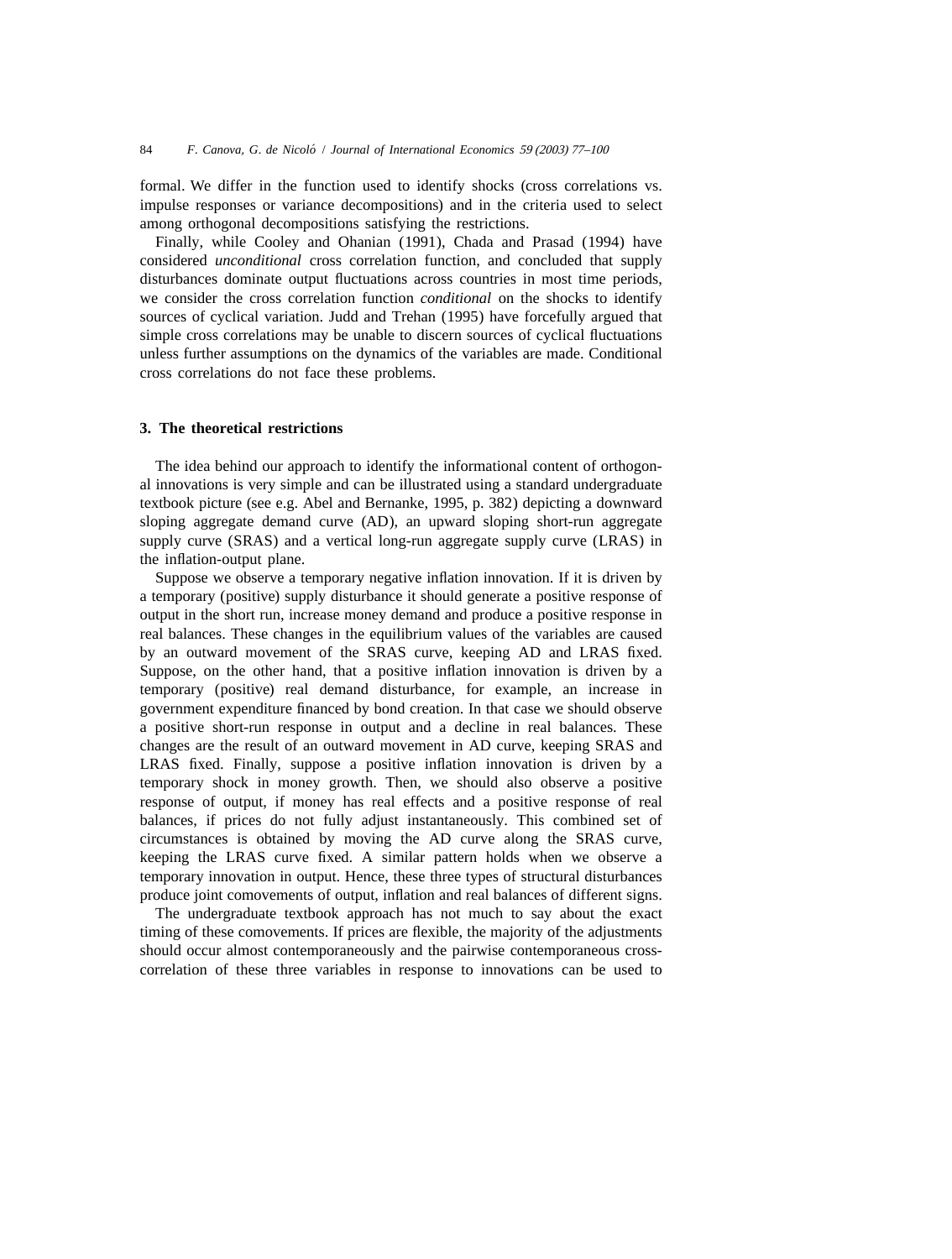identify the informational content of shocks. If prices are sticky, or there is sluggishness in output adjustments peak responses may occur with a delay. In these cases the leads and lags of the pairwise cross correlation function contain the information needed to identify structural disturbances.

Since the former discussion is based on static theory, it is legitimate to wonder whether dynamic models with different micro-foundations generate similar signs in the cross correlation function in response to shocks. The class of models where shocks move aggregate demand and supply curves in the way we have described is relatively broad and includes, for example, Lucas (1972) model, new-keynesian models with menu costs and/or sticky-price monopolistic competition of the type examined by Mankiw (1985) or Gali (1999), models of indeterminacy of the type described in Farmer (1999) and also market clearing flexible price models.

To outline one model in such a class consider the following open economy version of the model used by Den Haan (1990) and Gavin and Kydland (1999). There are two countries and we let  $\zeta$  be the proportion of agents in country 1. In each country agents need either time or money to purchase consumption goods and sells labor to a domestic firm. Following the existing literature we abstract from capital. At the beginning of each *t* shocks to technology, government purchases and money growth are realized in each country, new money is distributed to domestic agents who exchange money for internationally traded bonds in financial markets according to their needs. When financial markets close agents sell labor on competitive labor markets, production takes place, the government takes a fraction of output away for its own purposes and what is left is sold to consumers, which pay cash for their purchases. The proceedings of the sale are distributed to the household in the form of wages and profits, the firm shutdowns at the end of period  $t$  to reopen at  $t + 1$  under the same arrangement. The problem for the representative consumer/firm in country i is:

$$
\max_{\{c_{ii}, l_{ii}, M_{ii}, B_{ii}\}} E_0 \sum_{t=0}^{\infty} U(c_{ii}, l_{it})
$$
\n(5)

subject to:

$$
l_{it} = 1 - h_{it} - v_{it}
$$
 (6)

$$
c_{it} + \frac{B_{it+1}}{p_{it}} + \frac{M_{it+1}}{p_{it}} = y_{it} + \frac{M_{it}}{p_{it}} + \frac{B_{it}}{p_{it}} (1 + I_t) - T_{it}
$$
(7)

where  $y_i = f(h_i, A_i)$ . The government budget constraint and the supply of money are

$$
\frac{M_{it+1} - M_{it}}{p_{it}} = g_{it} - T_{it}
$$
\n(8)

$$
M_{it+1}^s = (1 + \mu_{it+1})M_{it}^s \tag{9}
$$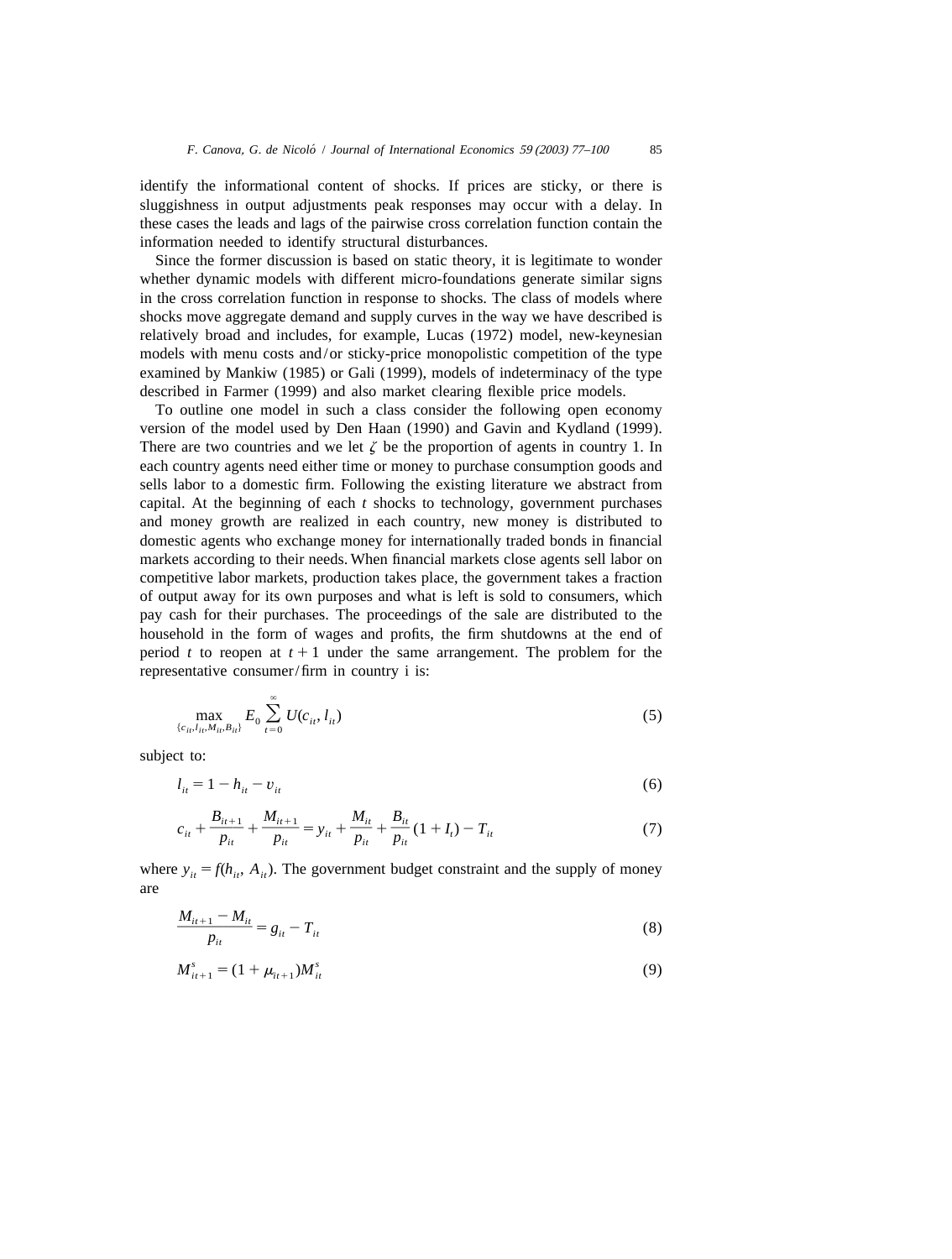and the world market clearing condition for bonds is

$$
\zeta B_{1t} + (1 - \zeta)B_{2t} = 0 \tag{10}
$$

where  $\mu_{it}$  is the growth rate of the money supply,  $A_{it}$  is a technology disturbance,  $g_{it}$  are government purchases of goods,  $T_{it}$  are lump sum transfers of money,  $B_{it}$  is the stock of outstanding internationally bonds held in country  $i$  and  $I_t$  the one period interest rate,  $v_{it}$  is shopping time,  $l_{it}$  is leisure,  $h_{it}$  hours worked and  $p_{it}$  is the price level at *t* in country *i*.

Define  $m_{it} = M_{it}/p_{it}$ ,  $b_{it} = B_{it}/p_{it}$  and  $\pi_t = p_{t+1}/p_t$ . We assume that the utility function is of the form  $U(c_t, l_t) = (c_t^{\delta}l_t^{1-\delta})^{\tau} - 1/\tau$ , that the shopping time technology is  $v_t = v(c_t, m_t) = c_t (M_t / p_t c_t)^{\gamma} + \eta_2 (M_t / p_t)$  where  $\gamma = -\eta_1 / 1 - \eta_1$ , and the production function is  $f(h, A) = h^{\alpha}_{A} A$ , for both countries. The first order conditions of the problem, the shopping time constraint (6), the resource constraint, the production function, the money supply rule (9), the budget constraint of the monetary authority (8) and the market clearing condition (10) constitute a system of nonlinear equations driven by the six exogenous shocks  $(A_{ii}, g_{ii}, \mu_{ii}, i = 1, 2)$ . We assume that the shocks are AR(1) processes, independent across countries and type, with persistent matrix  $\rho_i$ .

In Fig. 1 we report the theoretical pairwise cross correlation function of output, inflation real balances in country 1, conditional on each of the three domestic disturbances when  $\rho_i = \text{diag}[0.99, 0.90, 0.50]^*$ *I*,  $\delta = 0.5$ ,  $\tau = -2$ ,  $\alpha = 0.64$ ,  $\eta_1 =$ 2.5,  $\eta_2 = 1.0$ ,  $\beta = 0.99$ ,  $\zeta = 0.5$  and the system is log-linearized around the steady states. With these choices the steady state values of leisure, consumption to real balances, consumption to output, and money growth, are respectively,  $\bar{l} = 0.6$ ,  $c/m = 1/6$ ,  $c/v = 0.7$ ,  $\bar{\mu} = 0.001$ , which are all very similar to those of Gavin and Kydland (1999).

A technology disturbance generates negative contemporaneous cross correlations between output and inflation and inflation and real balances and the shapes of the two correlations are very similar. The correlation between real balances and output is tent-shaped but positive everywhere. Government expenditure shocks produce a positive contemporaneous cross correlation between output and inflation. The cross correlation between inflation and real balances and between real balances and output has an inverted tent shape. In both cases, the contemporaneous cross correlation is negative. Finally, monetary disturbances produce positive cross correlations for all pairs of variables.

The interpretation of the dynamics generated by the three shocks is simple: the adjustments induced are in fact driven by the effects of shocks on labor supply. A surprise increase in  $A_{ii}$  increases domestic output on impact since  $g_{ii}$  is constant at its steady state level. Given the partial risk sharing agreement, consumption of both countries will increase. This increase in consumption requires an increase in the money or time to finance expenditure. With a fixed money supply, the first channel is shut down. Shopping time therefore increases and this requires that either leisure or hours decline to keep the time constraint satisfied. Because the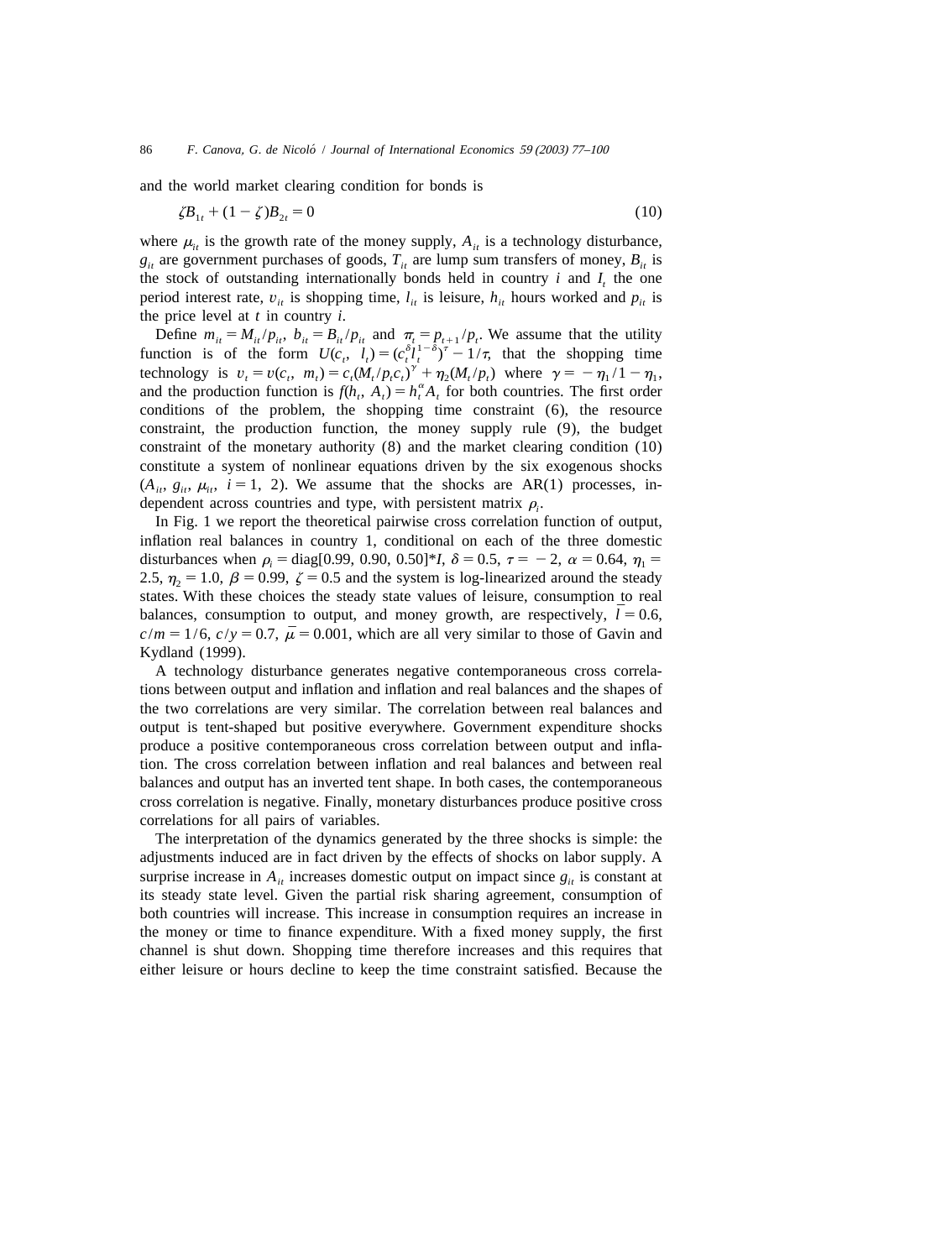

Shopping time model

wealth effect of the shock is strong, hours decline and leisure increases temporarily. Also, because the price level declines, real balances increases after the shock.

A unitary surprise increase in  $g_{it}$  makes domestic (and foreign) consumption decline and, because of a wealth effect, domestic labor supply and domestic output increase. Given the money supply, domestic aggregate demand increases and this raises domestic prices on impact. Since consumption declines, money demand declines, shopping time and leisure decline to maintain the time constraint satisfied, and real balances also decline.

Finally, a unitary surprise increase in  $\mu_{it}$  increases prices and alters current leisure (via an inflation tax effect). When leisure instantaneously declines, resources for shopping and production are freed so output and consumption both increase. After one period shopping time needed to finance consumption declines, both leisure and hours increase leading to an increase in output and consumption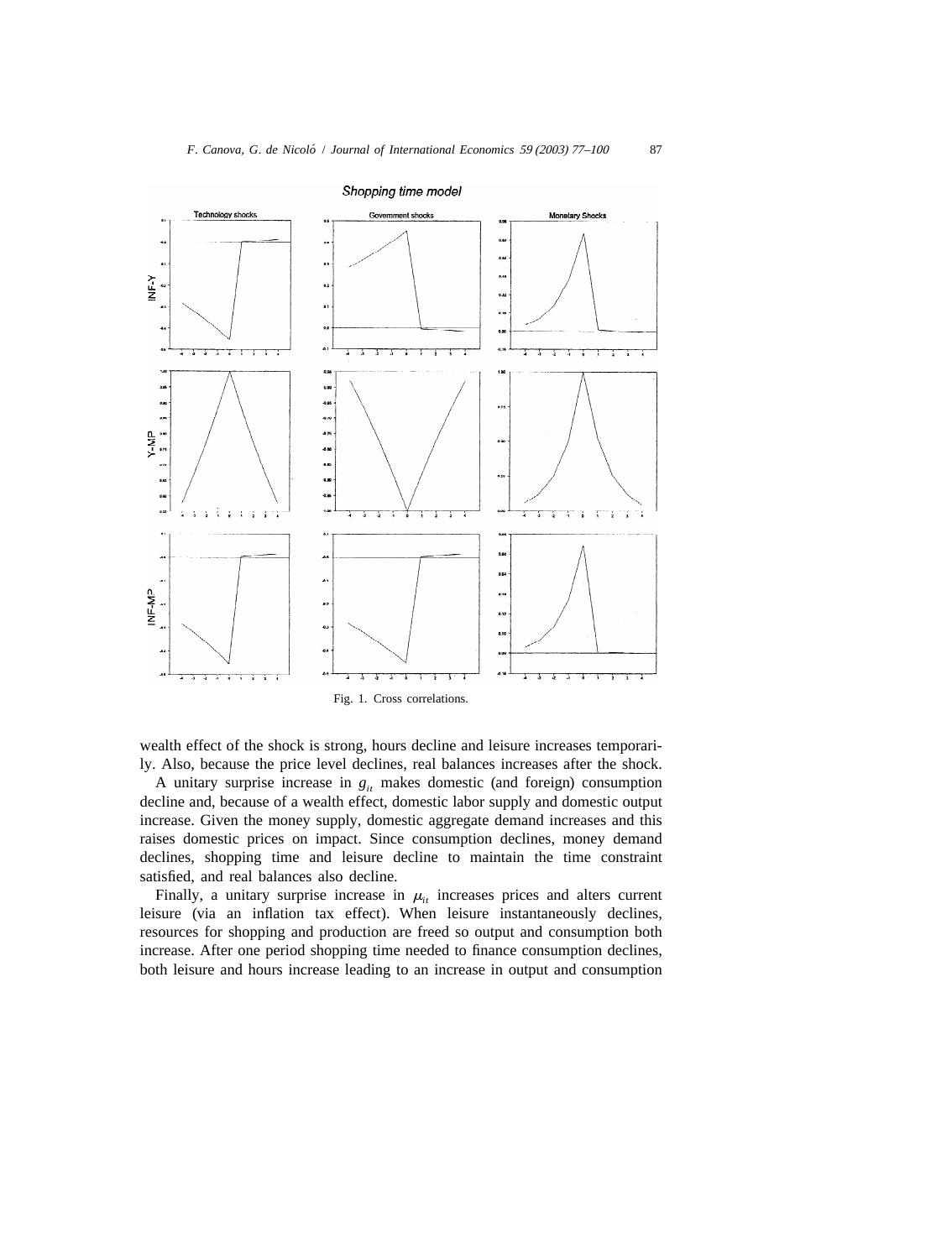in the medium run. Furthermore, since the increase in inflation is smaller than the increase in  $\mu$ , real balances increase.

In conclusion, the model generates the same sign restrictions on the cross correlation function of output, inflation and real balances in response to structural disturbances as the undergraduate textbook model. Since the joint behavior of these variables in response to shocks is shared by a large class of models with different micro-foundations, we feel confident in using sign restrictions to recover structural disturbances without reference to any specific model in this class.

# **4. The results**

#### 4 .1. *Identifying structural disturbances*

There are three important features of our identification results which we would like to emphasize. First, we identify the informational content of all four shocks for all countries. That is, the restrictions imposed by the class of models we have described have some counterpart in the data. Second, we identify at least two nominal disturbances in all countries, and in Japan and Italy three shocks are of this type. Third, one of the orthogonal shocks can be classified as a real demand disturbance in all countries except Italy, and one supply shock is identifiable in all countries except Japan.

The transmission properties of structural shocks fall into few distinctive patterns. Nominal disturbances belong to three broad groups. One type of nominal shocks produce responses that are consistent with a standard policy interpretation of this disturbance, i.e. a shock which contracts nominal balances decreases output, reduces inflation and real balances, while the short term nominal rate increases relative to long term one. There is at least one shock with these characteristics in Japan, France, Germany and Italy. In this case (see e.g. Japan 3 in Fig. 2) the response of output and inflation is humped shaped and it takes about 10–12 months for the shock to have its maximum effects.

A second type of nominal shocks produces qualitative similar responses for output, inflation and real balances, but short term interest rates decrease instantaneously in response to a contractionary nominal shock, suggesting the presence of important short term expected inflation effects. Shocks with these characteristics are present in the US, Japan, Germany and Italy. In this case (see e.g. Germany 2 in Fig. 2), the peak response of output occurs within 6 months of the shock but the response of inflation is instantaneous and very strong. Inspection of the time path of these disturbances indicates that they have high variability at times when the level of inflation is higher than its historical average.

A final type of nominal shocks, present in UK, Italy and Canada, has a perverse effect on output: a disturbance that increases the level of nominal balances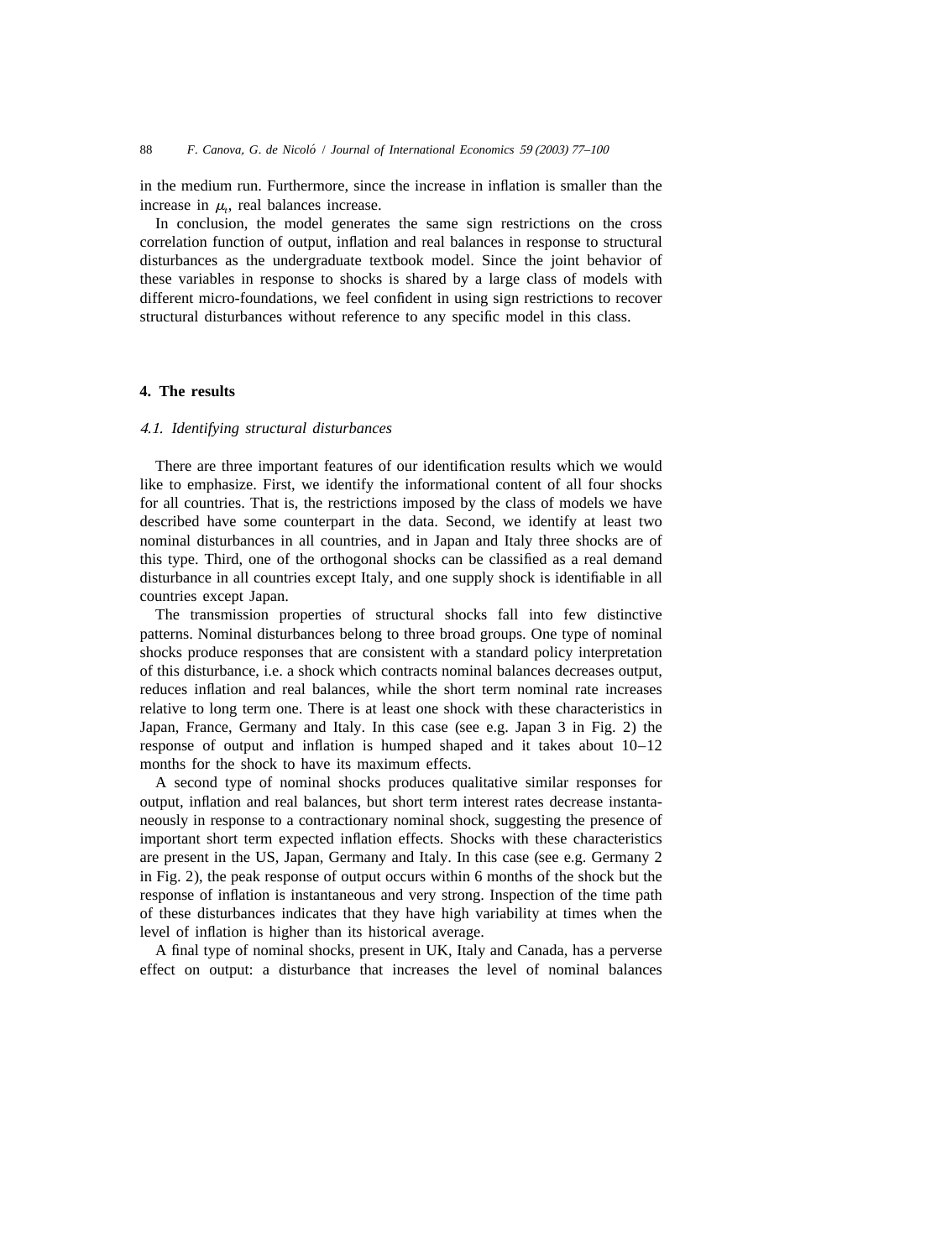

Fig. 2. Responses to shocks, 73.1–98.12.

produces a strong positive response of inflation and this makes real balances decline (see e.g. Canada 2 in Fig. 2). Output then declines, possibly because of an inflation tax effect (see Greenwood and Huffman, 1987), and changes in inflation expectations increase short term interest rates relative to long term ones. Shocks that produce this pattern appear to be linked to international factors. That is, their variability tends to increase at the time of turbulence in international money and financial markets and, in Italy and the UK, at the time of realignment of their exchange rates.

The majority of the nominal shocks we identified produce responses of inflation which are instantaneous, have the correct sign and varying degrees of persistence. Since these dynamics may look at odds with existing empirical work and with popular sticky price models, it is worth discussing how our results compare with the literature. First, the conventional wisdom that prices are sluggish in response to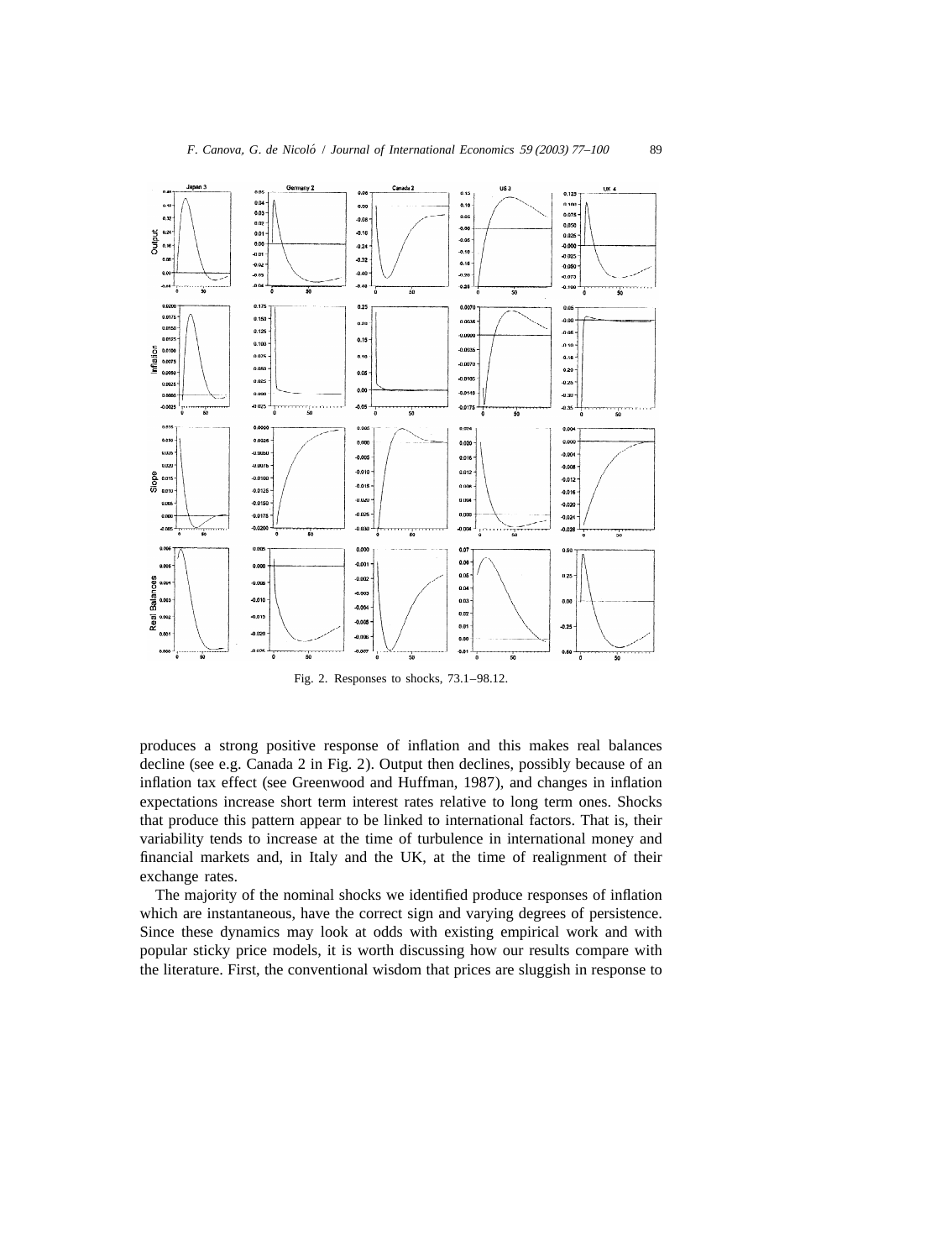nominal shocks is based on VAR exercises where this restriction is imposed at the identification stage. Since we refrain from requiring that the price level (inflation) does not respond instantaneously to nominal shocks, we are in the position to ''test'' the validity of this restriction. Overall, the data does not appear to support it. Second, while the behavior of inflation in response to nominal shocks is in contrast with extreme versions of sticky price models (e.g. one-period in advance price setting) it is not inconsistent, for example, with the predictions of sticky price models with labor hoarding and capacity utilization (see e.g. Neiss and Pappa, 2001). In these models monetary shocks instantaneously alter both the aggregate demand and the aggregate supply of the economy. Therefore, there are self-enforcing factors which immediately act on inflation when nominal shocks hit the economy. Third, the recent literature has noted the presence of perverse price dynamics in response to nominal disturbances (see e.g. Sims, 1992). In the majority of the cases the nominal shocks we have identified do not generate inflation puzzles, even in VAR which do no include variables proxying for expectations of future inflation (like commodity price inflation). Hence, the price (inflation) puzzle may be the result of inappropriate identification assumptions. Interestingly, there are cases when nominal shocks generate humped shaped responses on inflation which starts from one side of zero and go to the other over the adjustment path. Had we zeroed by assumption the instantaneous response, the pattern could be mistakenly taken to generate an inflation puzzle.

The adjustments induced by real demand shocks are similar across countries and, by and large, standard: if contractionary, a disturbance of this type causes both industrial production and inflation to decline on impact, real balances to increase and the short term rate to fall relative to the long term one (see e.g. US 3 in Fig. 2). Note that the adjustment in response to these shocks takes considerable time and that there is some overshooting in the convergence to the steady state.

Responses to supply shocks are also homogeneous across countries and adjustments are consistent with theoretical expectations: if expansionary, these shocks produce a hump-shaped increase in industrial production and a sharp but short lived decline in inflation. Real balances responses mimic those of industrial production while short term nominal interest rates decrease relative to long ones in all countries but the UK (see, UK  $4$  in Fig. 1). Also in this case, real adjustments to shocks take time while inflation is back at the steady state within a year. Consistent with expectations, the volatility of these shocks tends to be higher before 1980.

In sum, the disturbances that our procedure identifies produce similar dynamics across countries. In the case of nominal disturbances the adjustments can be broadly associated with domestic expansionary effects, domestic expected inflation effects and international expected inflation effects. For the other two disturbances, the pattern of responses is consistent with standard theoretical characterizations of these shocks.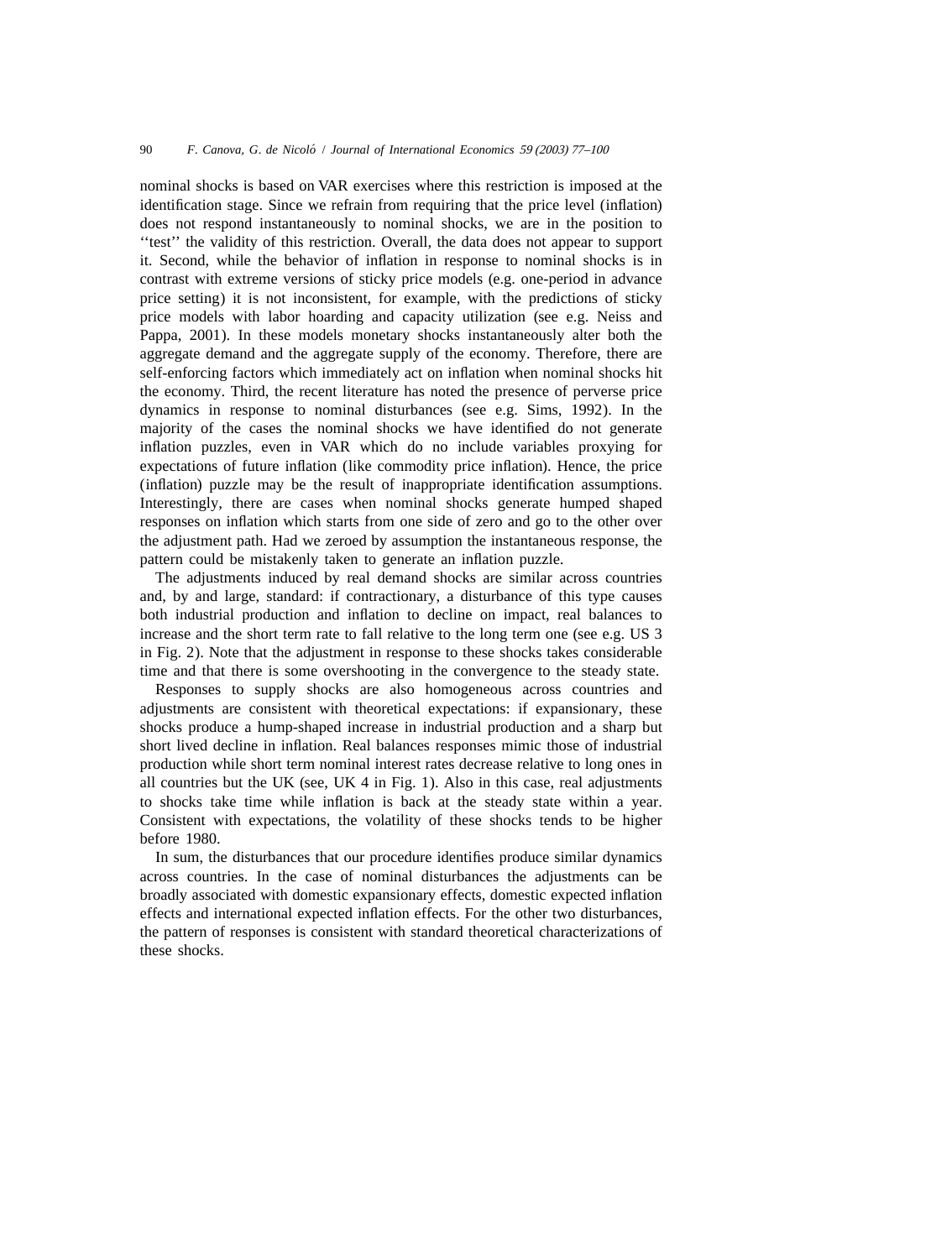| Table 1                                                                                            |  |  |  |
|----------------------------------------------------------------------------------------------------|--|--|--|
| Forecast error variance of industrial production and inflation explained by structural innovations |  |  |  |

| Structural<br>innovations | Sample 1973:1-1998:12 |                |                      |                             |                |           |  |  |  |  |
|---------------------------|-----------------------|----------------|----------------------|-----------------------------|----------------|-----------|--|--|--|--|
|                           | Industrial production |                |                      | Inflation                   |                |           |  |  |  |  |
|                           | Nominal               | Real<br>demand | Supply               | Nominal                     | Real<br>demand | Supply    |  |  |  |  |
| <b>USA</b>                | $42 - 71$ 0-5         | $9 - 17$       | $11 - 32$            | $2 - 2650 - 81$             | $1 - 6$        | $12 - 20$ |  |  |  |  |
| Japan                     | $2-1820-36$ 1-10      | $48 - 62$      | $66 - 880 - 45 - 15$ | $0 - 3$                     |                |           |  |  |  |  |
| Germany                   | $49-66$ $2-8$         | $18 - 36$      | $1 - 13$             | $8-29$ 36-58                | $0 - 11$       | $15 - 29$ |  |  |  |  |
| UK                        | $21 - 33$ $3 - 24$    | $20 - 39$      | $13 - 33$            | $5 - 11$ $31 - 37$          | $0 - 6$        | $49 - 55$ |  |  |  |  |
| France                    | $10-20$ $0-8$         | $37 - 70$      | $10 - 28$            | $15-42$ 0-3                 | $15 - 18$      | $10 - 42$ |  |  |  |  |
| Italy                     | $35-75$ 0-3 20-34     |                | $2 - 11$             | $0 - 12$ 10 $- 13$ 3 $- 10$ |                | $45 - 74$ |  |  |  |  |
| Canada                    | $52 - 72$ 11 - 28     | $0 - 9$        | $1 - 7$              | $1 - 5 \quad 60 - 62$       | $0 - 2$        | $29 - 36$ |  |  |  |  |

Notes: The forecast error variance is computed using <sup>a</sup> 4 variable VAR model. The table shows the 68% error band for the 24 month forecast error variance in the variable explained by sources of structural innovations. Bands are computed using <sup>a</sup> bootstrap algorithm.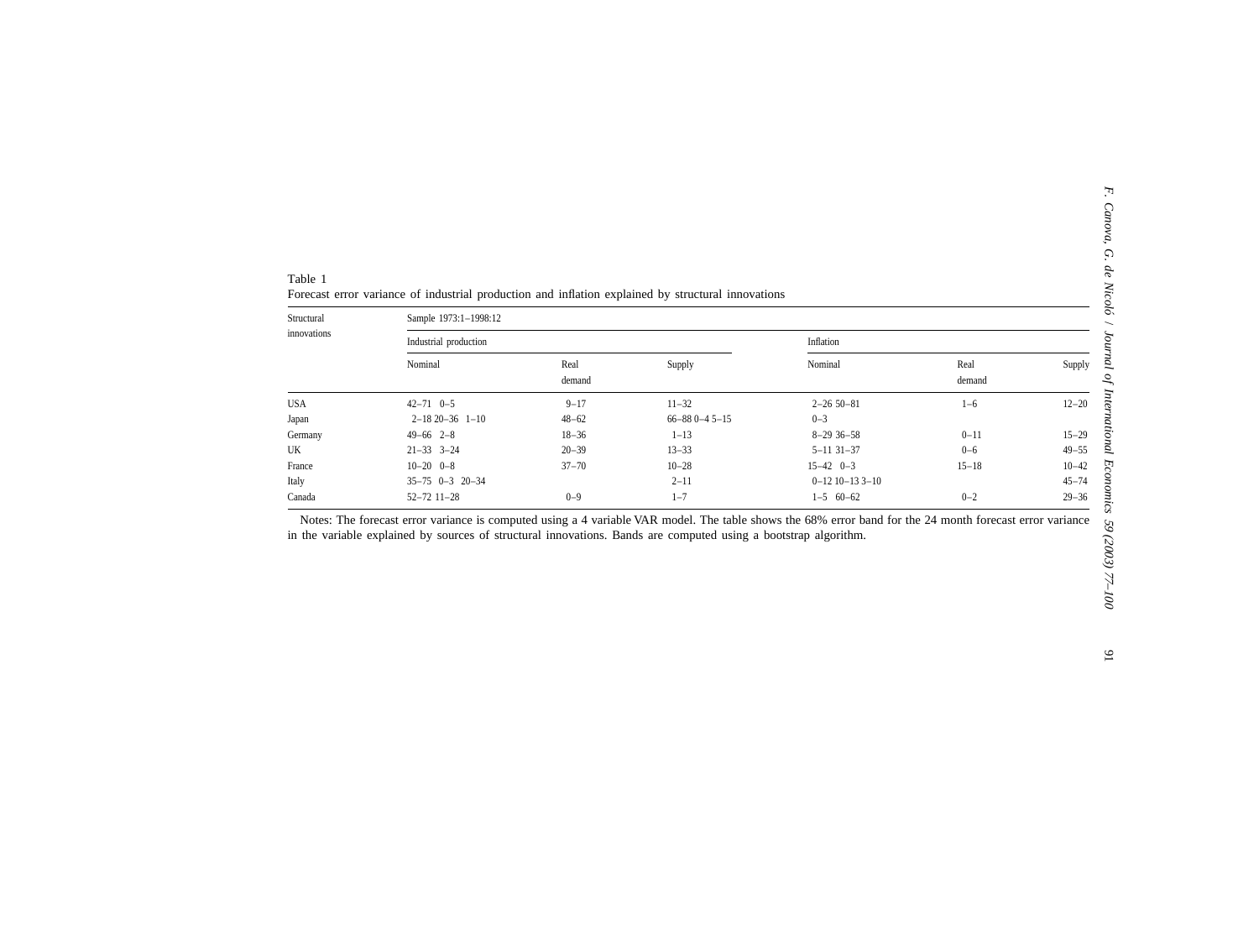# 4 .2. *The explanatory power of structural disturbances*

Having identified the informational content of orthogonal VAR innovations, we next calculate the contribution of structural shocks to output and inflation cycles for every G-7 country. Table 1 presents 68% bootstrap bands for the forecast error variance decomposition of output and inflation at 24 step horizon due to structural disturbances. Varying the forecasting horizon between 24 and 48 steps has no effects on the qualitative features of the results.

Three important regularities are present in the table. First, in all seven countries demand shocks are the major source of fluctuations in industrial production and only in US, UK and France supply shocks account for a significant amount of its variability. Second, the combined contribution of nominal disturbances to variability in industrial production in the US, UK, Germany, Italy and Canada is large. Third, demand disturbances are the most important source of inflation fluctuations in five of the seven countries and nominal disturbances play a crucial role in all the cases. Fourth, supply disturbances constitute a significant source of inflation fluctuations in all countries but Japan.

At first sight, one may be surprised about the importance of the nominal shocks for real fluctuations. As we have seen in the previous section, not all identified nominal shocks can be related to domestic policy disturbances that the literature has studied. Furthermore, in some countries there is more than one shock which satisfies the restrictions needed to be considered nominal. Hence, although no direct comparison with existing estimates is possible, our results are suggestive of the existence in the data of nominal shocks with high predictive power for real and nominal fluctuations in several countries.

One may also be puzzled about the relative minor importance of supply shocks for real fluctuations. Recall that the supply shocks we identify are temporary and, as the model suggest, they alter the relative preference of agents for consumption and leisure. Therefore, our results are not in contrast with those of authors finding that permanent supply shocks dominate the short run variability of output nor with standard RBC models driven by technology disturbances, unless these shocks are temporary.

# 4 .3. *A counterfactual experiment*

Output and inflation fluctuations are typically perceived as undesirable. The presumption is that they disrupt the current and future course of economic activity by altering expectations or surprising market participants. Here we ask the following counterfactual question: how large would output and inflation fluctuations be if demand shocks were absent?

We have seen that in all seven countries demand shocks are identifiable. Since in Japan all identifiable shocks are of this type, eliminating the influence of demand shocks would simply set output and inflation to their long run trend. In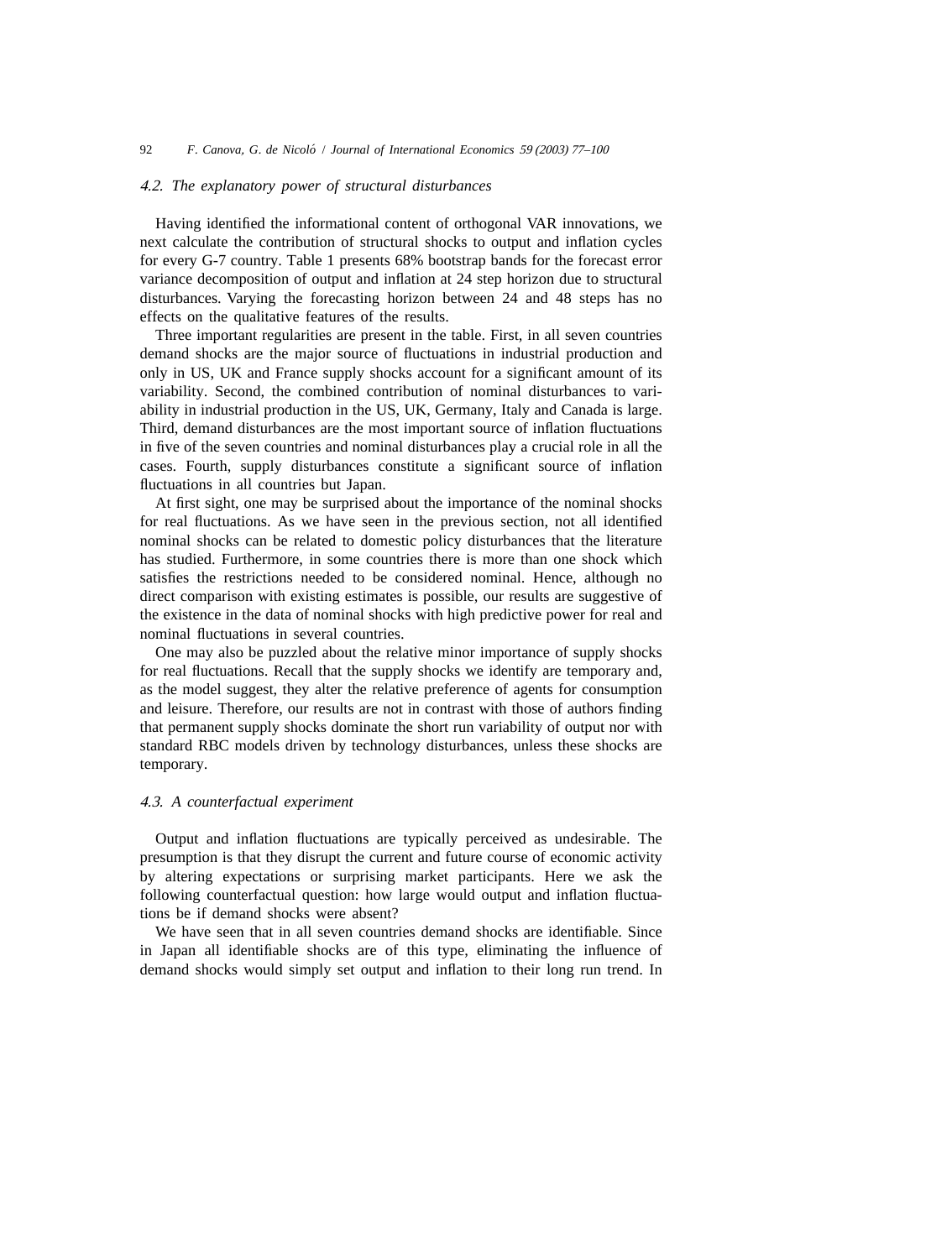|                     | <b>US</b> Shocks |           |                        |            |
|---------------------|------------------|-----------|------------------------|------------|
|                     | Nominal 1        | Nominal 2 | Real demand            | Supply     |
| Japan Nominal 1     | $-0.00$          | $-0.03$   |                        |            |
| Japan Nominal 2     | 0.04             | $0.19(*)$ |                        |            |
| Japan Nominal 3     | 0.00             | 0.03      |                        |            |
| Germany Nominal 1   | $-0.02$          | 0.08      |                        |            |
| Germany Nominal 2   | $-0.09$          | 0.02      |                        |            |
| UK Nominal 1        | $-0.03$          | $-0.09$   |                        |            |
| UK Nominal 2        | $-0.04$          | $-0.01$   |                        |            |
| France Nominal 1    | $-0.08$          | $-0.06$   |                        |            |
| France Nominal 2    | 0.07             | $-0.01$   |                        |            |
| Italy Nominal 1     | $-0.01$          | $-0.15$   |                        |            |
| Italy Nominal 2     | 0.13             | 0.12      |                        |            |
| Italy Nominal 3     | 0.02             | $-0.00$   |                        |            |
| Canada Nominal 1    | $-0.01$          | $0.39(*)$ |                        |            |
| Canada Nominal 2    | $-0.25(*)$       | 0.06      |                        |            |
| Japan Real Demand   |                  |           | $-0.00$                |            |
| Germany Real Demand |                  |           | $-0.27$ <sup>*</sup> ) |            |
| UK Real Demand      |                  |           | $-0.20(*)$             |            |
| France Real Demand  |                  |           | 0.01                   |            |
| Canada Real Demand  |                  |           | $0.18(*)$              |            |
| Germany Supply      |                  |           |                        | $-0.07$    |
| UK Supply           |                  |           |                        | 0.00       |
| France Supply       |                  |           |                        | 0.06       |
| Italy Supply        |                  |           |                        | 0.01       |
| Canada Supply       |                  |           |                        | $-0.24(*)$ |

| -------- |  |  |  |                                                                       |  |
|----------|--|--|--|-----------------------------------------------------------------------|--|
|          |  |  |  | Cross country correlations of structural shocks sample 1973:1-1998:12 |  |

Table 2

Notes: All correlations are contemporaneous. Those significantly different from zero at a 5% confidence level are marked with a "\*".

three countries the elimination of demand shocks would lead to a substantial reduction in output and inflation fluctuations (the standard deviation of (detrended) industrial production index would be 92% lower in the US, 80% lower in Germany and 90% lower in the UK) while in the other three countries the reductions are smaller. For inflation the reductions are more homogeneous and substantial: the standard deviation of inflation would drop by 88% in UK and by 56% in France, and by values in this range in the other countries. Most of the gains, as expected, come from neutralizing nominal disturbances. For example, in the US 66% of the decline in industrial production and inflation variability are obtained by neutralizing the two nominal disturbances. That is, a more stable environment in national money markets would have systematically reduced cyclical fluctuations in output and inflation. Hence, this exercise reinforces the view that nominal shocks are important and that variance reduction could have been achieved by employing more deterministic policy conducts.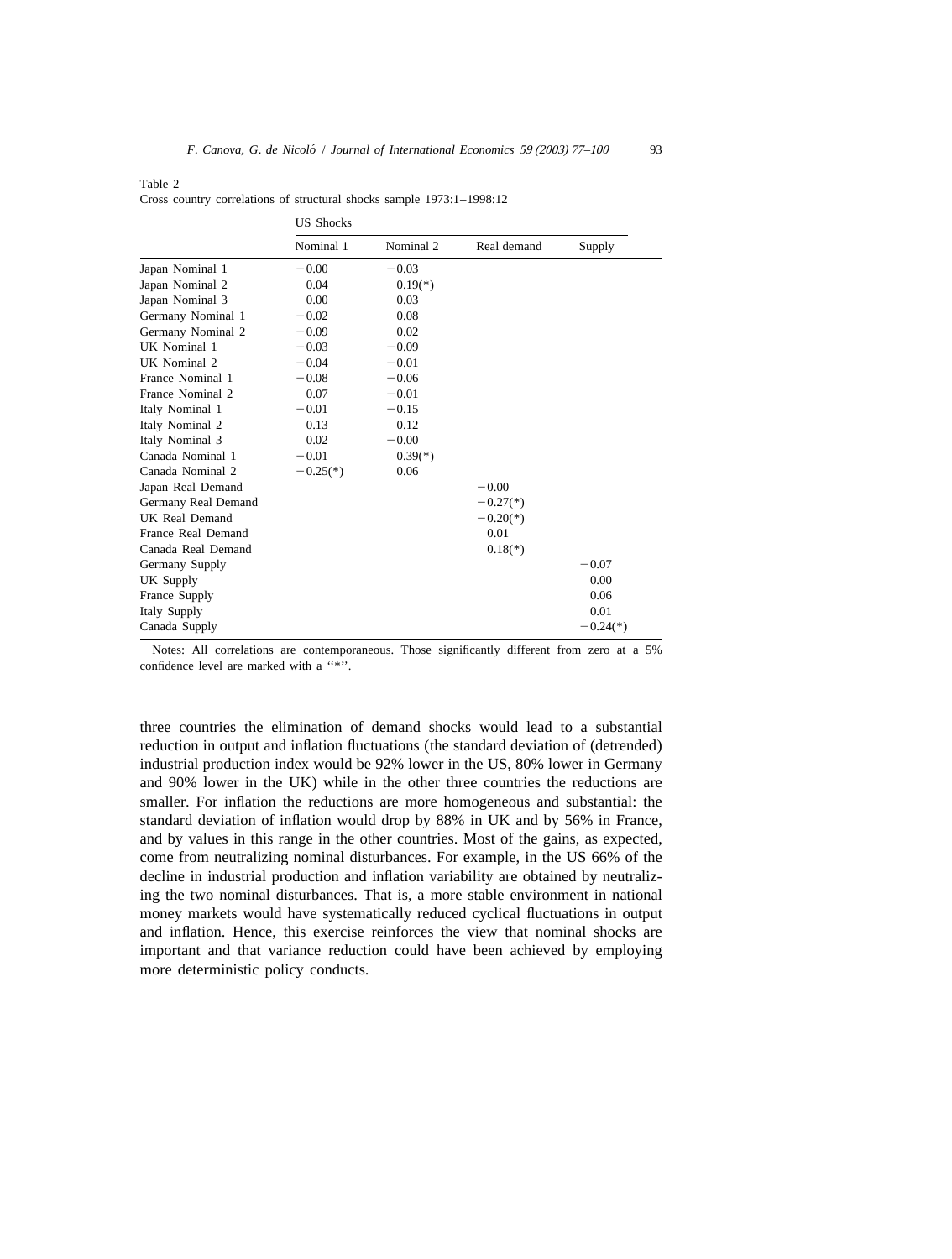# 4 .4. *Are source of cycles common*?

One question of interest for policymakers and students of international business cycles is whether and to what extent sources of cyclical fluctuations are correlated across countries. For example, if G-7 industrial production cycles were driven by a common world productivity disturbance, one should naturally expect the syncronicity of output fluctuations which is found in the literature (see Backus and Kehoe, 1992; or Fiorito and Kollintzas, 1994). Similarly, if demand shocks are correlated across countries, it may be reasonable to expect that policy coordination may be beneficial in stabilizing world output fluctuations. Table 2 provides evidence on whether sources of shocks are also correlated across countries by presenting the contemporaneous cross country correlations (relative to the US) for the various shocks.

Four major regularities are worth emphasizing. First, the maximum correlation always occur at lag zero. Second, there are significant commonalities in the sources of shocks in the US and Canada: the correlation between the two nominal shocks is  $-0.25$  and 0.39, the correlation of supply shocks is  $-0.24$  and the one of demand shocks is  $-0.18$ . Third, the US demand shock is also correlated with the German and the UK demand shocks  $(0.27 \text{ and } -0.20)$  but all the other demand shocks are not. Fourth, there is little relationship between supply shocks across countries. In fact, the supply shocks in UK, Germany, Italy and France are not only uncorrelated with US and Canadian ones, but also with each other.

To summarize, there is some evidence of contemporaneous commonalities in the sources of cyclical fluctuations, but the phenomenon is geographically localized. Hence, the similarities in output and inflation cycles we observe are probably due more to the similarities in the transmission of structural shocks then to commonalities in the sources of shocks<sup>2</sup>.

<sup>&</sup>lt;sup>2</sup>We have examined the sensitivity of the results obtained in this section with respect to the specification, the sample and the estimation technique: we have studied a specification where output and inflation enter in first difference; we have identified shocks over two subsamples (1973–1982; 1983–1998) and we have estimated the VAR model before identification pooling the seven data sets. No major changes to the entries of Table 1 are found when the growth rate of IP and of inflation are used in the VAR. Splitting the sample in two produces some heterogeneity in the sense that the type of structural disturbances we disentangle is different across the two subsamples and that their relative importance for output and inflation fluctuations is altered. Nevertheless it is still true that demand shocks are more important than supply shocks, that the contribution of nominal disturbances to the variability of industrial production is large and that demand disturbances are more important than supply disturbances in accounting for inflation fluctuations. Pooling the data produces estimates of the cross correlation function which are interpretable in the full and the first subsample and generally consistent with the ''average'' result we had obtained across countries. In the second subsample, the heterogeneity present is such that estimates of the cross correlation function are not structurally interpretable and, in general, non comparable with those obtained by considering the 7 countries separately. More information of these issues is contained in Canova and DeNicoló (2000).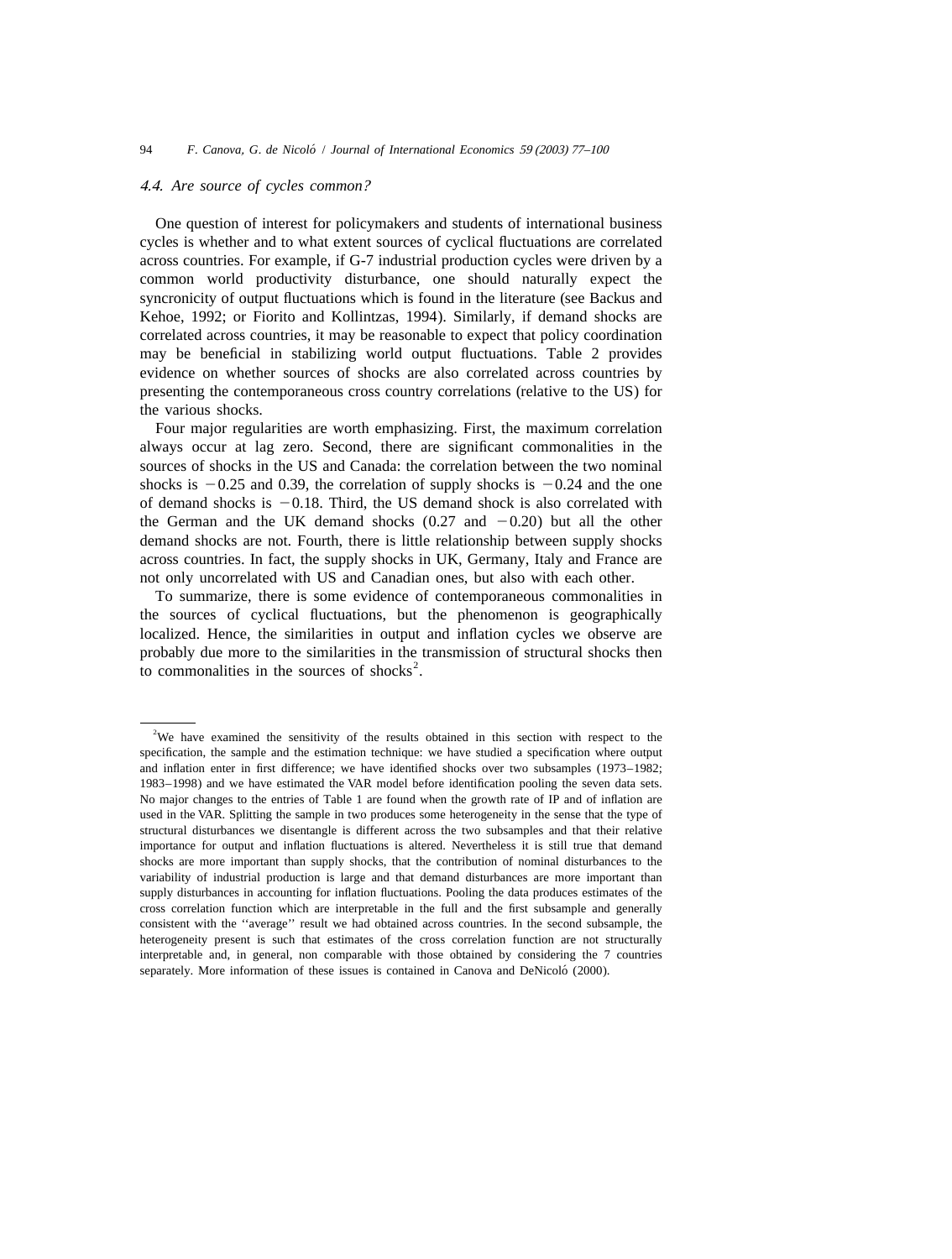| Table 3 |  |  |  |  |                                                                                   |  |
|---------|--|--|--|--|-----------------------------------------------------------------------------------|--|
|         |  |  |  |  | Forecast error variance of the term structure explained by structural innovations |  |

| Structural<br>innovations | Sample 1973:1-1998:12 |                |                     |                       |                |           |  |  |  |  |
|---------------------------|-----------------------|----------------|---------------------|-----------------------|----------------|-----------|--|--|--|--|
|                           | 3 months horizon      |                | 24 months horizon   |                       |                |           |  |  |  |  |
|                           | Nominal               | Real<br>demand | Supply              | Nominal               | Real<br>demand | Supply    |  |  |  |  |
| <b>USA</b>                | $7 - 14$<br>$0 - 1$   | $16 - 26$      | $58 - 74$           | $0 - 5$ 5-13          | $13 - 28$      | $41 - 72$ |  |  |  |  |
| Japan                     | $1 - 3$ 63-91 3-28    | $0 - 1$        | $1 - 5$ 38-62 13-49 | $1 - 13$              |                |           |  |  |  |  |
| Germany                   | $7 - 21$ 18 $-31$     | $0 - 12$       | $41 - 60$           | $35 - 57$ $8 - 20$    | $5 - 16$       | $17 - 30$ |  |  |  |  |
| UK                        | $0 - 5$ 53-65         | $0 - 4$        | $24 - 40$           | $5 - 29$ 28 - 42      | $1 - 8$        | $30 - 46$ |  |  |  |  |
| France                    | $21 - 36$ $0 - 1$     | $4 - 40$       | $17 - 53$           | $20 - 34$ $0 - 5$     | $8 - 29$       | $12 - 40$ |  |  |  |  |
| Italy                     | $0 - 2$ 75 - 95 1 - 7 |                | $1 - 8$             | $2 - 1040 - 753 - 40$ |                | $1 - 8$   |  |  |  |  |
| Canada                    | $0 - 26$ 47 $-60$     | $0 - 1$        | $16 - 42$           | $7 - 4726 - 48$       | $2 - 20$       | $7 - 27$  |  |  |  |  |

The forecast error variance is computed using <sup>a</sup> 4 variable VAR model. The table shows the 68% error band for the 24 month forecast error variance in the variable explained by sources of structural innovations. Bands are computed using <sup>a</sup> bootstrap algorithm.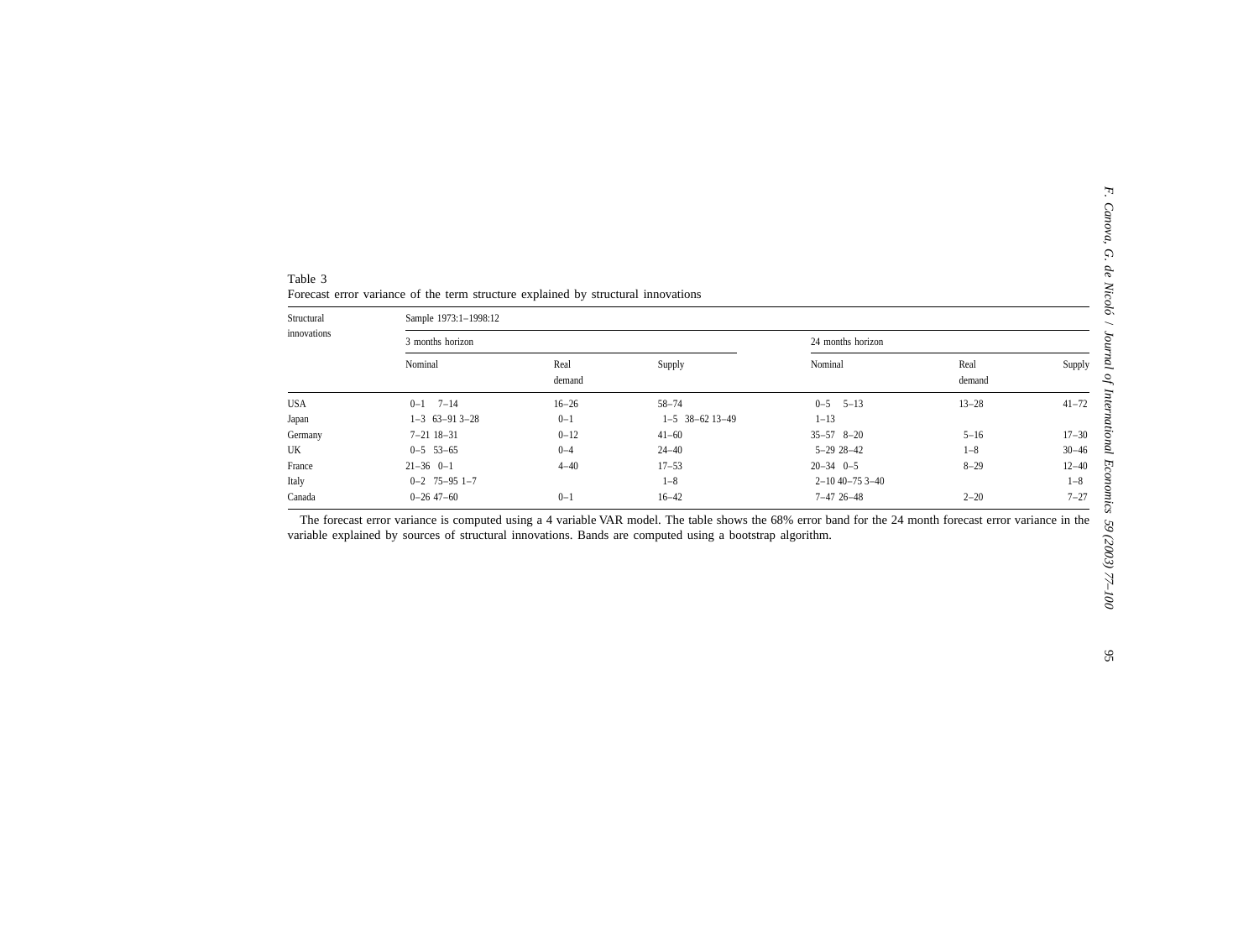# **5. The variability of the slope of the term structure**

The literature has documented that the slope of the term structure can be used to forecast future movements in output and inflation. In particular, the slope carries information about the real side of the economy in the short run and about inflation in the long run (see e.g. Plosser and Rowenhorst, 1994). One explanation for this fact is that supply and demand disturbances move the slope of the term structure and that the relative importance of the two types of shocks changes with the horizon. Here, we would like to examine (i) which type of structural disturbance accounts for the variability of the slope of the term structure and (ii) whether different structural shocks have different explanatory power for the slope at different horizons.

Table 3 reports the percentage of variance in the slope of the term structure explained by identified shocks at 3 and at 24 months horizons. Three observations can be made. First, the variability of the slope of the term structure is almost equally explained by demand and supply shocks at the three step horizon. The exceptions here are the US, where supply shocks clearly dominate, and Japan and Italy, where demand shocks account for a large percentage of the variance of the slope. Second, within the class of demand disturbances, nominal shocks play an important role in every country except the US. Third, the relative importance of various sources of fluctuations does not significantly change with the horizon: supply shocks lose some of their predictive power at long horizons in favor of demand shocks in Germany and Canada but, qualitatively, no major changes occur.

The conclusion that nominal shocks are an important sources of term structure fluctuations agrees with the recent evidence of Evans and Marshall (1998), and is consistent with liquidity theories of monetary policy (see e.g. Christiano et al., 1996). The fact that demand shocks are partly responsible for term structure variability at both short and long horizons confirms that a careful monitoring of the conditions in monetary markets may provide not only orderly behavior in goods markets but also more stability in bonds markets. Finally, the fact that supply shocks matter for the variability of the slope suggest that fluctuations in financial markets may have different causes than those in real and monetary markets.

#### **6. Conclusions**

This paper examined sources of cyclical movements in economic activity, inflation and their transmission features using a novel two-step approach. The proposed procedure is advantageous for several reasons: it uses the joint dynamics of output, inflation and real balances to identify shocks; it clearly separates the statistical issue of obtaining contemporaneously uncorrelated innovations from the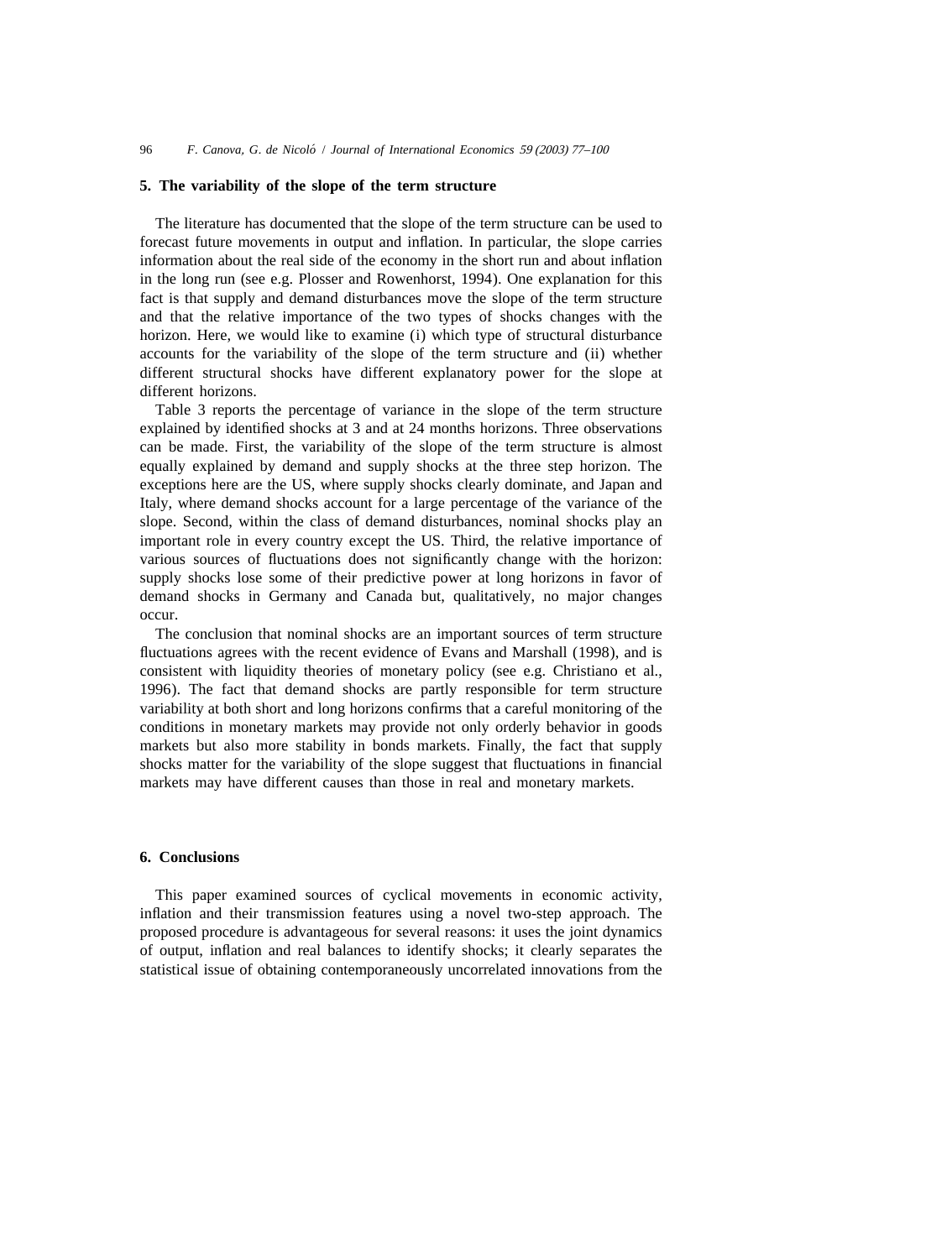one of identifying their informational content; finally, it allows to systematically examine the space of identifications. For the cross section of G-7 countries, we find that demand shocks are the most important source of output and inflation fluctuations in several of the G-7 countries and that within this class of shocks, nominal shocks dominate. We also showed that the transmission of structural shocks looks similar across countries but that these structural disturbances tend to be uncorrelated across countries with the exclusion of US and Canada. Finally, we showed that fluctuations in the slope of term structure are almost equally explained by demand and supply shocks and that there are no significant differences in the proportion of its variability explained by structural sources at different horizons.

Some important conclusions can be drawn from our exercise. First, temporary supply disturbances seems to play a small role as source of fluctuations in all countries except the US. Hence, the emphasis that the RBC literature has put on these shocks seems ill-posed. Our results are not necessarily in contrast with the existing literature since in previous exercises (Blanchard and Quah, 1989; Gali, 1992) identified supply shocks have permanent characteristics. Second, contrary to the conventional wisdom, we find that nominal disturbances play an important role as a source of real fluctuations in all countries. Our results therefore reinforce the claims of Roberts (1993) and Faust (1998), who found that there are identification schemes which give nominal disturbances an important role for output variability in the U.S., and contrast those of Kim (1999), who found very little importance of monetary disturbances in the G-7. While our results provide empirical support to the recent resurgence of interest in theoretical models where nominal shocks are the engine of the business cycle, they are inconsistent with a class of simple sticky price models currently used in many policy circles and more supportive of flexible price specifications. Third, contrary to previous studies (see e.g. Sims, 1992), identified nominal shocks do not generate any price puzzle and this result obtains even without using proxies for expectations of future inflation in the VAR. Finally, since demand shocks are largely uncorrelated across countries—and this is true in particular for nominal shocks—there appears to be room for substantial improvement in the coordination of policy activities.

#### **Acknowledgements**

We would like to thank three anonymous referees, the editor of this journal and the participants to seminars in several universities and Central Banks for comments and suggestions. Part of this work was undertaken while the second author was associated with the International Finance Division of the Board of Governors of the Federal Reserve System. The views expressed in the paper are sole responsibility of the authors and should not be interpreted as reflecting the views of the IMF.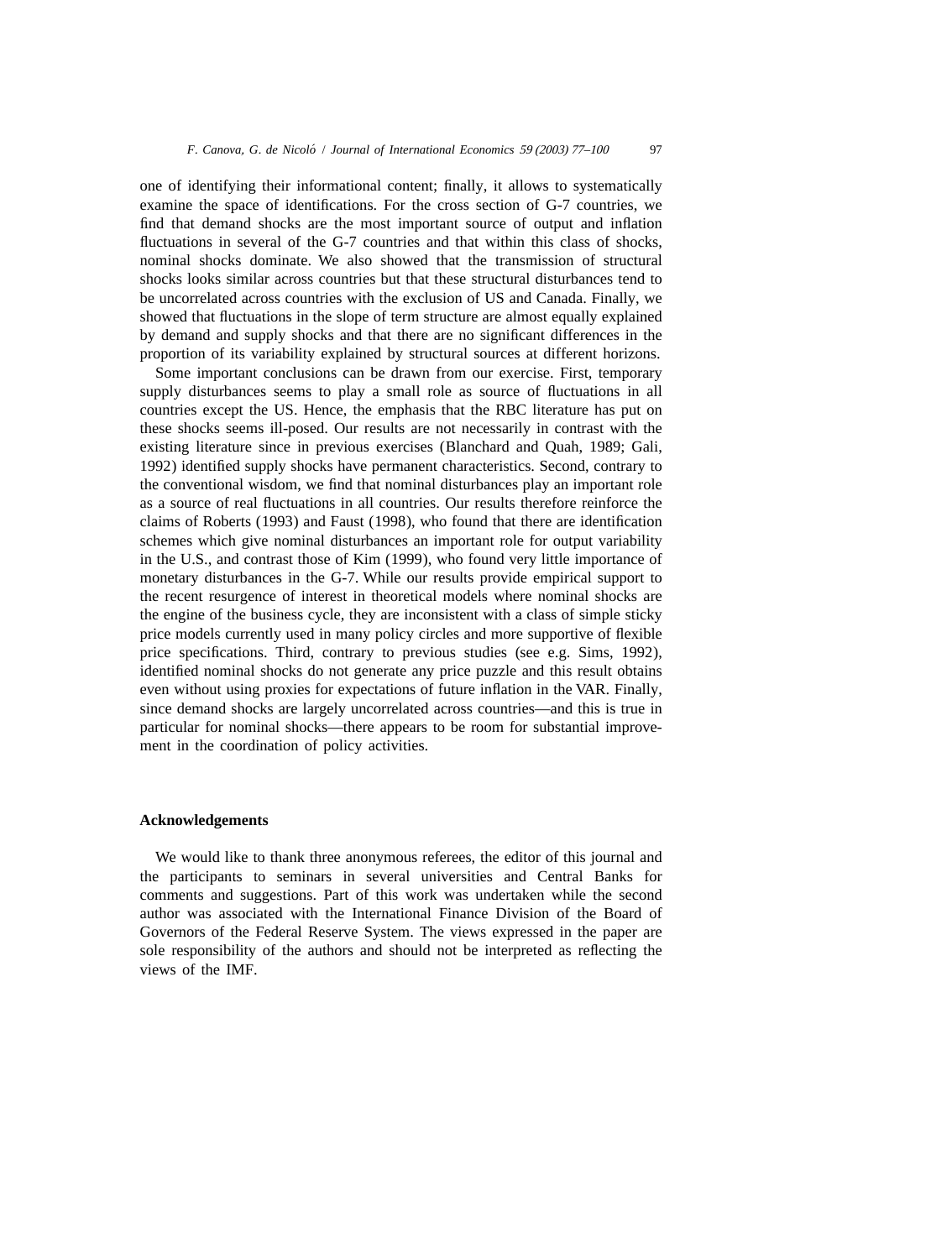# **Appendix A**

In this appendix we describe how we explore the space of orthogonal decompositions to find a candidate identification. It is well known that, if we exclude the case of recursive models, the set of possible identifications is uncountable and it is difficult to search effectively. Furthermore, since the sign restrictions we employ are nonlinear, the order in which they are imposed may matter for the results. The algorithm we employ makes use of the following result which is contained in Press (1997).

*Result*: Let *P* be the matrix of eigenvectors and *D* the matrix of eigenvalues such that  $\Sigma = PDP'$ . Then  $P = \prod_{m,n} Q_{m,n}(\theta)$  where  $Q_{m,n}(\theta)$  are rotation matrices of the form:

|                   |                      |                                | .        |                                           |  |
|-------------------|----------------------|--------------------------------|----------|-------------------------------------------|--|
| $Q_{m,n}(\theta)$ | $\vdots$<br>$\theta$ | $cos(\theta)$<br>$sin(\theta)$ | $\ldots$ | $\ldots$ $-\sin(\theta)$<br>$cos(\theta)$ |  |
|                   |                      |                                |          |                                           |  |

where  $0 < \theta \leq \pi$  and the subscript  $(m, n)$  indicates that rows *m* and *n* are rotated by the angle  $\theta$ .

To translate this result in an algorithm that searches the space of orthogonal decompositions, note first that in a system of *N* variables there are  $(N(N-1)/2)$ bivariate rotations of different elements of the VAR, for a fixed  $\theta$ . Hence, for  $N = 4$ there are six possible rotation matrices. Second, since  $Q_{m,n}(\theta)$  are orthonormal  $\Sigma = \hat{V}\hat{V}' = VQ_{m,n}(\theta)Q_{m,n}(\theta)'V' = PD^{0.5}Q_{m,n}(\theta)Q_{m,n}(\theta')D^{0.5}P'$  is an admissible decomposition. Hence starting from an eigenvalue–eigenvector decomposition we can "decouple" it in one direction or another, for each  $\theta$ . Third, we grid the interval [0,  $\pi$ ] into M points, and construct 6M orthogonal decompositions of  $\Sigma$ . This last step transforms an uncountable into a large but finite search.

In practice, one needs to choose both how many  $r$  to include and how many points the grid should have. To maintain computations feasible we start the process by choosing  $r = 0$ . Since theory typically has strong prediction for either contemporaneous or one period lagged correlations (e.g. in model with sticky prices) this starting point is not restrictive. Moreover, as mentioned, the number of sign correlation restrictions considered can be increased if multiple candidates satisfy the restrictions. In the specific application of this paper, matching the sign of cross correlations at  $r = 0, \pm 1$  was sufficient to select a unique candidate. Also, to keep computation manageable we limit the number of grid points to be less then 500. Depending on the country, between 30 and 500 points for each  $Q_{m,n}(\theta)$  were sufficient to cover the interval effectively.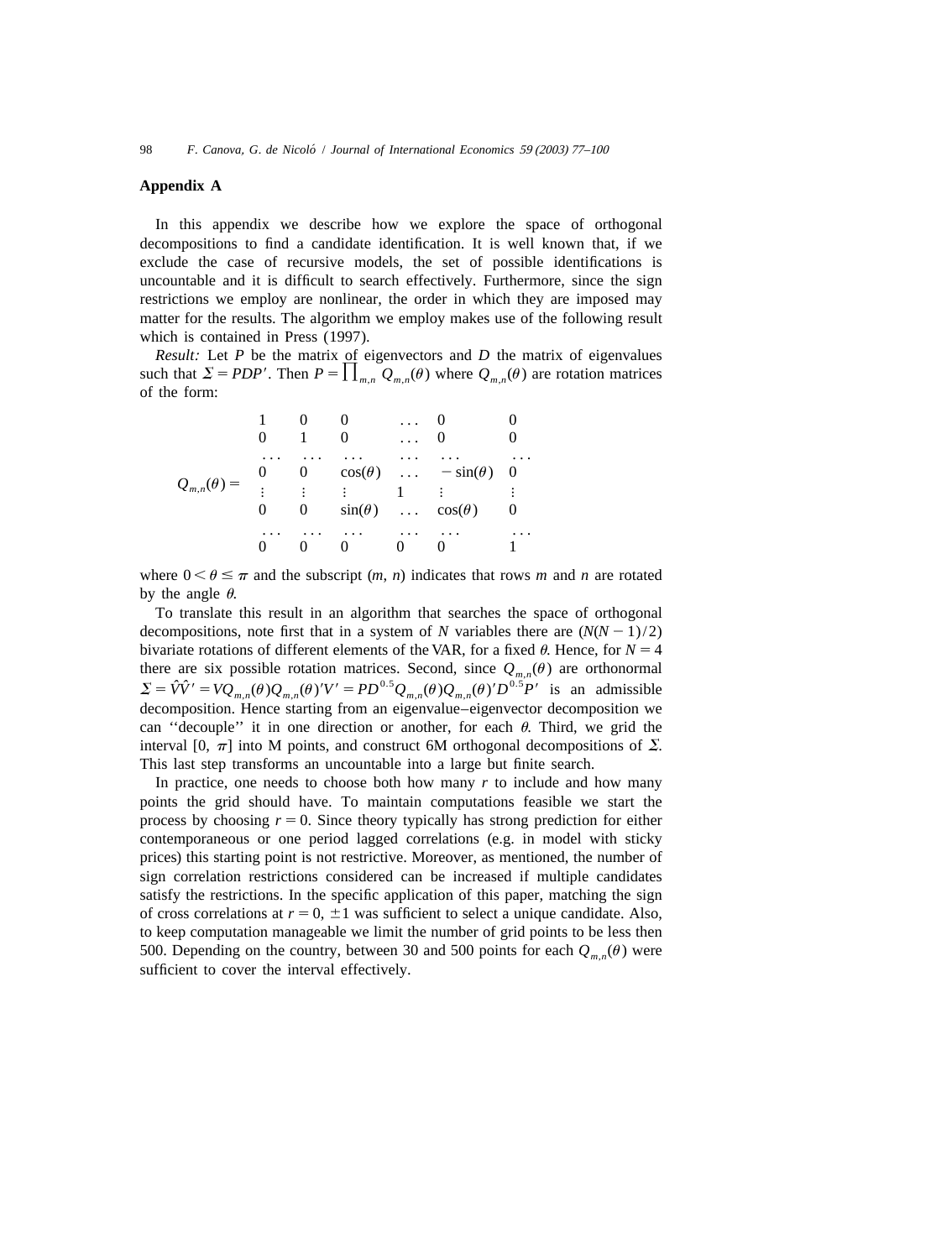In some cases a number of grid points may be consistent with the restrictions. If these points belong to one interval, they typically produce the same impulse responses and therefore we treat them as a single point. If they belong to several intervals we add restrictions until only one interval remains.

#### **References**

- Abel, A., Bernanke, B., 1995. Macroeconomics. Addison and Wesley.
- Amhed, S., Ickes, B., Wang, P., Yoo, B., 1993. International business cycles. American Economic Review 83, 335–359.
- Backus, D., Kehoe, P., 1992. International evidence on the historical properties of business cycles. American Economic Review 82, 864–888.
- Baxter, M., Stockman, A., 1989. Business cycles and the exchange rate regime: Some international evidence. Journal of Monetary Economics 23, 377–400.
- Blanchard, O., 1989. A traditional interpretation of macroeconomic fluctuations. American Economic Review 79 (5), 1146–1164.
- Blanchard, O., Quah, D., 1989. The dynamic effects of aggregate demand and supply disturbances. American Economic Review 79, 654–673.
- Canova, F., Marrinan, J., 1998. Source and propagation of output cycles: Common shocks or transmission. Journal of International Economics 46, 133–166.
- Canova, F., Pina, J., 1999. Monetary Policy Misspecification in VAR models, CEPR Working Paper 2333.
- Canova, F., DeNicoló, 2000. On the sources of business cycles in the G-7, UPF Working Paper 459 (revision).
- Chada, B., Prasad, E., 1994. Are prices countercyclical? Evidence from the G-7 countries. Journal of Monetary Economics 34, 239–254.
- Christiano, L., Eichenbaum, M., 1992. Current real business cycle theories and aggregate labor market fluctuations. American Economic Review 82, 430–450.
- Christiano, L., Eichenbaum, M., Evans, C., 1996. The effect of monetary policy shocks: Some evidence from the flow of funds. Review of Economic and Statistics LXXVIII, 16–34.
- Cooley, T., Ohanian, L., 1991. The cyclical behavior of prices. Journal of Monetary Economics 28, 25–60.
- Den Haan, W., 1990. The optimal inflation path in a Sidrausky-type model with uncertainty. Journal of Monetary Economics 25, 389–409.
- Estrella, A., Hardouvelis, G., 1991. The term structure as predictor of real economic activity. Journal of Finance XLVI, 555–576.
- Evans, C., Marshall, D., 1998. The economic determinants of the term structure of nominal interest rates. Carnegie and Rochester Conference Series 49, 51–111.
- Farmer, R., 1999. Two newkeynesian theory of sticky prices, manuscript.
- Faust, J., 1998. On the robustness of the identified VAR conclusions about money. Carnegie Rochester Conference Series on Public Policy 49, 207–244.
- Faust, J., Leeper, E., 1997. When do long run identifying restrictions give reliable results. Journal of Business and Economic Statistics 15, 345–353.
- Fiorito, R., Kollintzas, T., 1994. Business cycles in the G-7. European Economic Review 38, 235–269.
- Gali, J., 1992. Does the IS-LM model fit US postwar data? Quarterly Journal of Economics CVII, 708–738.
- Gali, J., 1999. Technology, employment and the business cycle: Do technology shocks explain aggregate fluctuations? American Economic Review 89, 249–271.